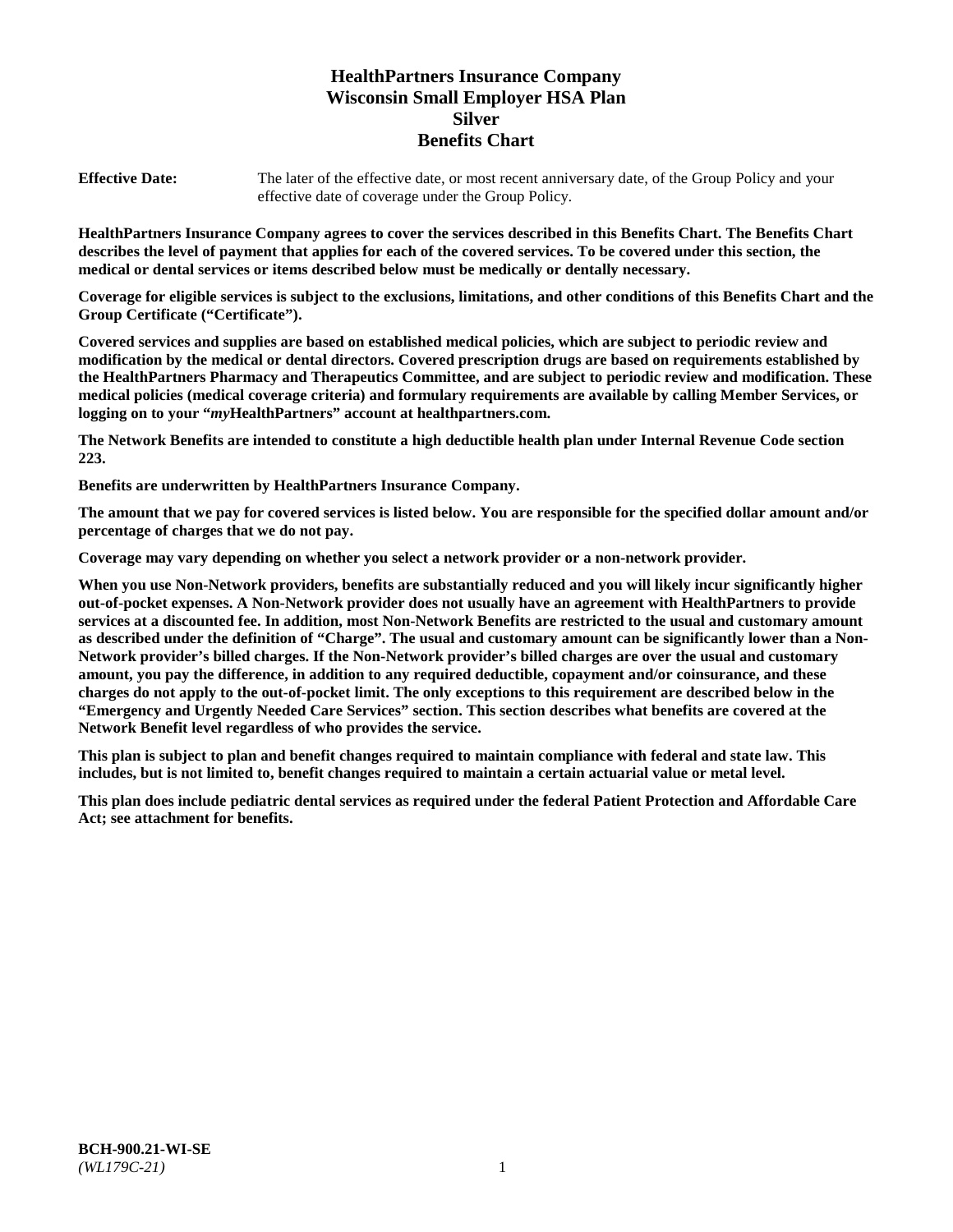# **These definitions apply to this Benefits Chart. They also apply to the Certificate.**

| <b>Biosimilar Drug:</b> | A prescription drug, approved by the Food and Drug Administration (FDA), that the FDA has<br>determined is biosimilar to and interchangeable with a biological brand name drug. Biosimilar<br>drugs are not considered generic drugs and are not covered under the generic drug benefit.                                                                                                                                                                                                                                                                                                                                                     |
|-------------------------|----------------------------------------------------------------------------------------------------------------------------------------------------------------------------------------------------------------------------------------------------------------------------------------------------------------------------------------------------------------------------------------------------------------------------------------------------------------------------------------------------------------------------------------------------------------------------------------------------------------------------------------------|
| <b>Brand Name Drug:</b> | A prescription drug, approved by the Food and Drug Administration (FDA), that is manufactured,<br>sold, or licensed for sale under a trademark by the pharmaceutical company that originally<br>researched and developed the drug. Brand name drugs have the same active-ingredient formula as<br>the generic version of the drug. However, generic drugs are manufactured and sold by other drug<br>manufacturers and are generally not available until after the patent on the brand name drug has<br>expired. A few brand name drugs may be covered at the generic drug benefit level if this is<br>indicated on the formulary.           |
| <b>Calendar Year</b>    | This is the 12-month period beginning 12:01 A.M. Central Time, on January 1, and ending 12:00<br>A.M. Central Time of the next following December 31.                                                                                                                                                                                                                                                                                                                                                                                                                                                                                        |
| <b>Charge:</b>          | For covered services delivered by a network provider, this is the provider's discounted fee for a<br>given medical/surgical service, procedure or item.                                                                                                                                                                                                                                                                                                                                                                                                                                                                                      |
|                         | For covered services delivered by non-network providers, a contracted rate may apply if such<br>arrangement is available to HealthPartners.                                                                                                                                                                                                                                                                                                                                                                                                                                                                                                  |
|                         | For the usual and customary charge for covered services delivered by non-network providers, our<br>payment is calculated using one of the following options to be determined at HealthPartners'<br>discretion: 1) a percentage of the Medicare fee schedule; 2) a comparable schedule if the service is<br>not on the Medicare fee schedule; or 3) a commercially reasonable rate for such service.                                                                                                                                                                                                                                          |
|                         | The usual and customary charge is the maximum amount allowed that we consider in the<br>calculation of the payment of charges incurred for certain covered services. You must pay for any<br>charges above the usual and customary charge, and they do not apply to the out-of-pocket limit.                                                                                                                                                                                                                                                                                                                                                 |
|                         | A charge is incurred for covered ambulatory medical and surgical services, on the date the service<br>or item is provided. A charge is incurred for covered inpatient services, on the date of admission to<br>a hospital. To be covered, a charge must be incurred on or after your effective date and on or<br>before the termination date.                                                                                                                                                                                                                                                                                                |
| Copayment/Coinsurance:  | The specified dollar amount, or percentage, of charges incurred for covered services, which we do<br>not pay, but which you must pay, each time you receive certain medical services, procedures or<br>items. Our payment for those covered services or items begins after the copayment or coinsurance<br>is satisfied. Covered services or items requiring a copayment or coinsurance are specified in this<br>Benefits Chart.                                                                                                                                                                                                             |
|                         | For services provided by a network provider:<br>An amount which is listed as a flat dollar copayment is applied to a network provider's discounted<br>charge for a given service. However, if the network provider's discounted charge for a service or<br>item is less than the flat dollar copayment, you will pay the network provider's discounted charge.<br>An amount which is listed as a percentage of charges or coinsurance is based on the network<br>provider's discounted charges, calculated at the time the claim is processed, which may include an<br>agreed upon fee schedule rate for case rate or withhold arrangements. |
|                         | For services provided by a non-network provider:<br>Any copayment or coinsurance is applied to the lesser of the provider's charges or the usual and<br>customary charge for a service.                                                                                                                                                                                                                                                                                                                                                                                                                                                      |
|                         | A copayment or coinsurance is due at the time a service is provided, or when billed by the<br>provider. The copayment or coinsurance applicable for a scheduled visit with a HealthPartners<br>network provider will be collected for each visit, late cancellation and failed appointment.                                                                                                                                                                                                                                                                                                                                                  |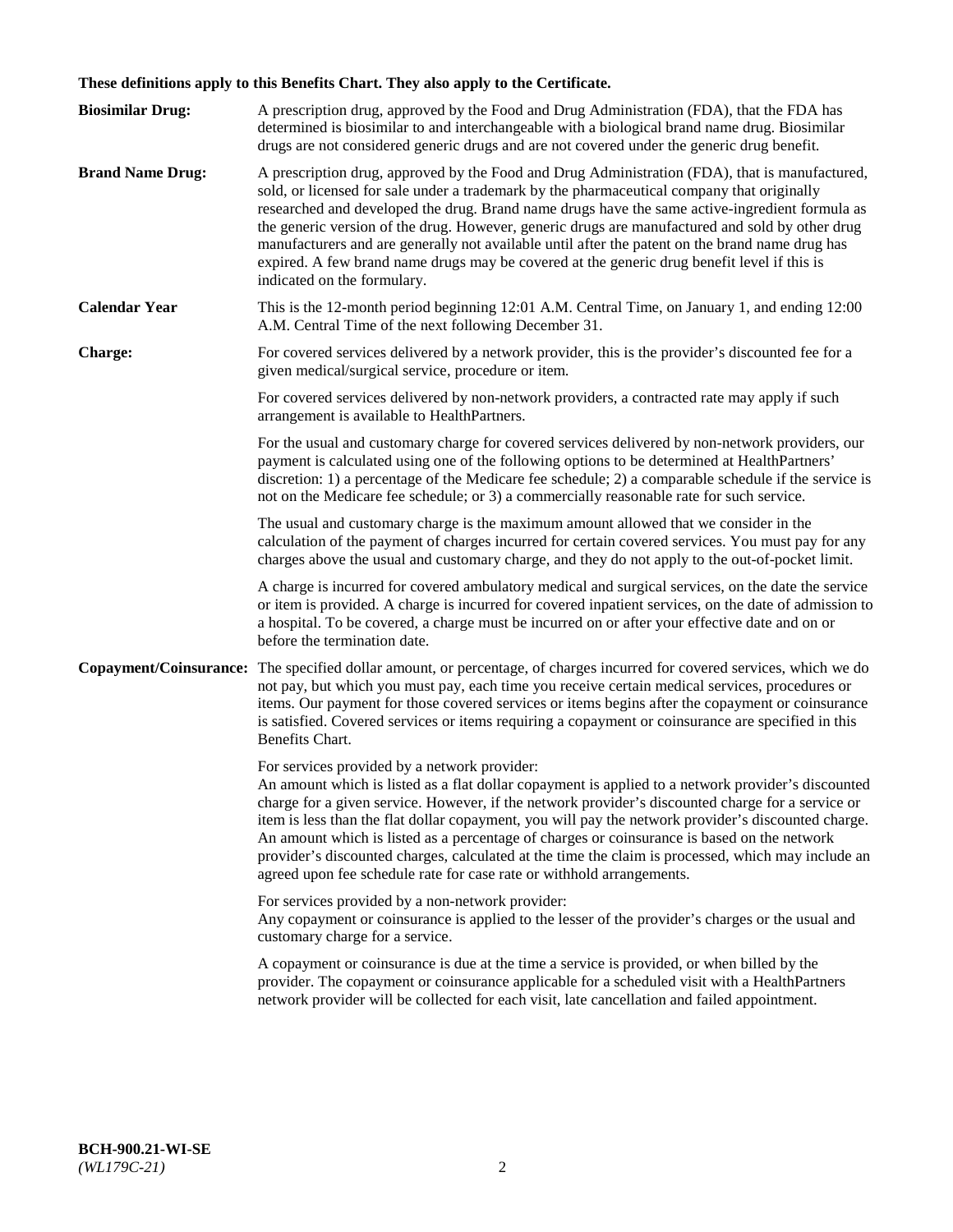| Deductible:                                | The specified dollar amount of charges incurred for covered services, which we do not pay, but an<br>enrollee or a family has to pay first in a calendar year. Our payment for those services or items<br>begins after the deductible is satisfied. For network providers, the amount of the charges that apply<br>to the deductible are based on the network provider's discounted charges, calculated at the time<br>the claim is processed, which may include an agreed upon fee schedule rate for case rate or<br>withhold arrangements. For non-network providers, the amount of charges that apply to the<br>deductible are the lesser of the provider's charges or the usual and customary charge for a service. |
|--------------------------------------------|-------------------------------------------------------------------------------------------------------------------------------------------------------------------------------------------------------------------------------------------------------------------------------------------------------------------------------------------------------------------------------------------------------------------------------------------------------------------------------------------------------------------------------------------------------------------------------------------------------------------------------------------------------------------------------------------------------------------------|
|                                            | Any amounts paid or reimbursed by a third party, including but not limited to: point of service<br>rebates, manufacturer coupons, manufacturer debits cards or other forms of direct reimbursement<br>to an Insured for a product or service, will not apply toward your deductible, to the extent<br>permitted under state and federal law.                                                                                                                                                                                                                                                                                                                                                                            |
|                                            | Your plan has an embedded deductible. This means once an Insured meets the individual<br>deductible, the plan begins paying benefits for that person. If two or more members of the family<br>meet the family deductible, the plan begins paying benefits for all members of the family,<br>regardless of whether each Insured has met the individual deductible. However, an Insured may<br>not contribute more than the individual deductible toward the family deductible.                                                                                                                                                                                                                                           |
|                                            | All services are subject to the deductible unless otherwise indicated below in this Benefits Chart.                                                                                                                                                                                                                                                                                                                                                                                                                                                                                                                                                                                                                     |
| Formulary:                                 | This is a current list, which may be revised from time to time, of prescription drugs, medications,<br>equipment and supplies covered by us as indicated in this Benefits Chart which are covered at the<br>highest benefit level. Some drugs on the formulary may require prior authorization to be covered<br>as formulary drugs. The formulary, and information on drugs that require prior authorization, are<br>available by calling Member Services, or logging on to your "myHealthPartners" account at<br>healthpartners.com.                                                                                                                                                                                   |
| <b>Generic Drug:</b>                       | A prescription drug, approved by the Food and Drug Administration (FDA), that the FDA has<br>determined is comparable to a brand name drug product in dosage form, strength, route of<br>administration, quality, intended use and documented bioequivalence. Generally, generic drugs<br>cost less than brand name drugs. Some brand name drugs may be covered at the generic drug<br>benefit level if this is indicated on the formulary.                                                                                                                                                                                                                                                                             |
| <b>Lifetime Maximum</b><br><b>Benefit:</b> | The specified coverage limit actually paid by us for services and/or charges incurred by you for any<br>given procedure or diagnosis. Payment of benefits under this Benefits Chart ceases when that lifetime<br>maximum benefit is reached. You have to pay for any subsequent charges.                                                                                                                                                                                                                                                                                                                                                                                                                                |
| <b>Non-Formulary Drug:</b>                 | This is a prescription drug, approved by the Food and Drug Administration (FDA), that is not on<br>the formulary, is medically necessary and is not investigative or experimental or otherwise<br>excluded under the Certificate.                                                                                                                                                                                                                                                                                                                                                                                                                                                                                       |
|                                            | Out-of-Pocket Expenses: You pay the specified copayments/coinsurance and deductibles applicable for particular services,<br>subject to the out-of-pocket limit described below. These amounts are in addition to the monthly<br>premium payments.                                                                                                                                                                                                                                                                                                                                                                                                                                                                       |
| <b>Out-of-Pocket Limit:</b>                | You pay the copayments/coinsurance and deductibles for covered services, to the individual or<br>family out-of-pocket limit. Thereafter we cover 100% of the charges incurred for all other covered<br>services, for the rest of the calendar year. You pay amounts greater than the out-of-pocket limit if<br>you exceed any lifetime maximum benefit or any visit or day limits.                                                                                                                                                                                                                                                                                                                                      |
|                                            | Non-Network Benefits above the usual and customary charge (see definition of charge above) do<br>not apply to the out-of-pocket limit.                                                                                                                                                                                                                                                                                                                                                                                                                                                                                                                                                                                  |
|                                            | Non-Network Benefits for transplant surgery do not apply to the out-of-pocket limit.                                                                                                                                                                                                                                                                                                                                                                                                                                                                                                                                                                                                                                    |
|                                            | Any amounts paid or reimbursed by a third party, including but not limited to: point of service<br>rebates, manufacturer coupons, manufacturer debit cards or other forms of direct reimbursement to<br>an Insured for a product or service, will not apply as an out-of-pocket expense, to the extent<br>permitted under state and federal law.                                                                                                                                                                                                                                                                                                                                                                        |
|                                            | You are responsible to keep track of the out-of-pocket expenses. Contact Member Services for<br>assistance in determining the amount paid by the enrollee for specific eligible services received.<br>Claims for reimbursement under the out-of-pocket limit provisions are subject to the same time<br>limits and provisions described under the "Claims Provisions" section of the Certificate.                                                                                                                                                                                                                                                                                                                       |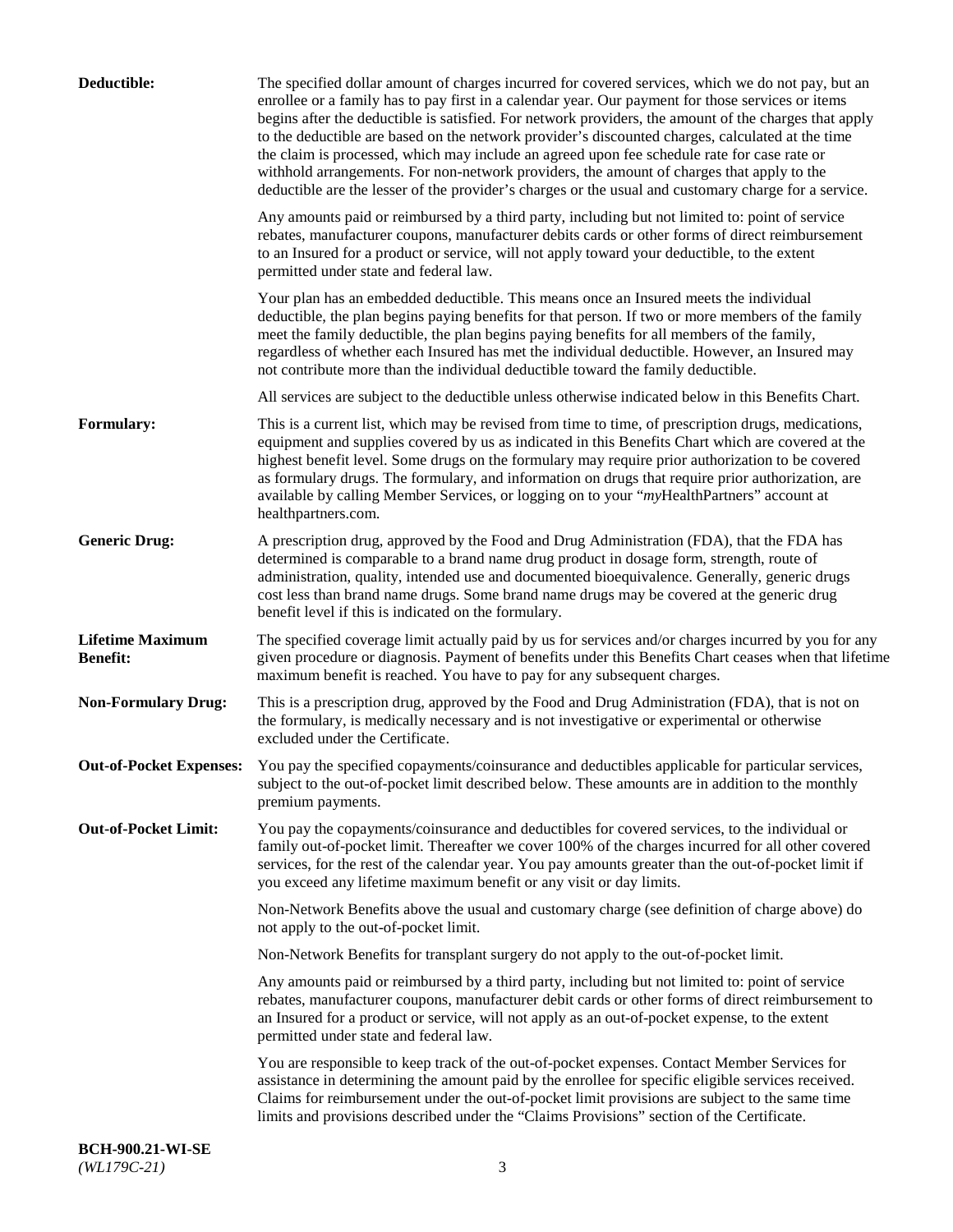**Specialty Drug List:** This is a current list, which may be revised from time to time, of prescription drugs, medications, equipment and supplies, which are typically bio-pharmaceuticals. The purpose of a specialty drug list is to facilitate enhanced monitoring of complex therapies used to treat specific conditions. Specialty drugs are covered by us as indicated in this Benefits Chart. The specialty drug list is available by calling Member Services, or logging on to your "*my*HealthPartners" account at [healthpartners.com.](http://www.healthpartners.com/) **virtuwell:** This is an online service that you may use to receive a diagnosis and treatment for certain routine conditions, such as a cold and flu, ear pain and sinus infections. You may access the virtuwell

website at [virtuwell.com.](http://www.virtuwell.com/)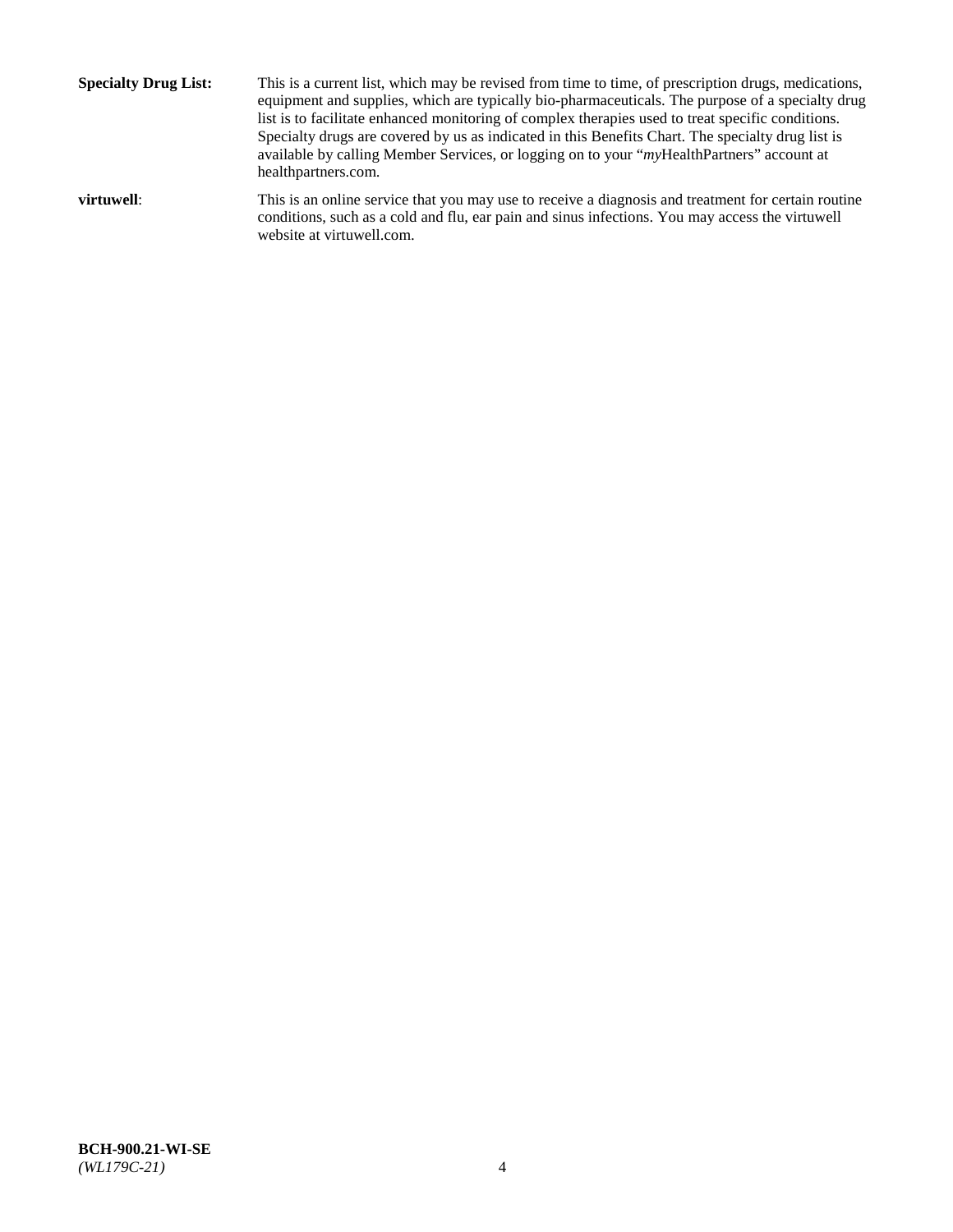# **DEDUCTIBLES AND OUT-OF-POCKET LIMITS**

#### **Individual Calendar Year Deductible**

| <b>Network Benefits</b> | <b>Non-Network Benefits</b> |
|-------------------------|-----------------------------|
| \$3,000                 | \$10,000                    |

#### **Family Calendar Year Deductible**

| <b>Network Benefits</b> | <b>Non-Network Benefits</b> |
|-------------------------|-----------------------------|
| \$6,000                 | \$20,000                    |

Separate deductibles must be satisfied under the Network Benefits and Non-Network Benefits.

Your plan has an embedded deductible. This means once an Insured meets the individual deductible, the plan begins paying benefits for that person. If two or more members of the family meet the family deductible, the plan begins paying benefits for all members of the family, regardless of whether each Insured has met the individual deductible. However, an Insured may not contribute more than the individual deductible toward the family deductible.

Any amounts paid or reimbursed by a third party, including but not limited to: point of service rebates, manufacturer coupons, manufacturer debits cards or other forms of direct reimbursement to an Insured for a product or service, will not apply toward your deductible, to the extent permitted under state and federal law.

### **Individual Calendar Year Out-of-Pocket Limit**

| <b>Network Benefits</b> | <b>Non-Network Benefits</b> |
|-------------------------|-----------------------------|
| \$5,000                 | \$30,000                    |

### **Family Calendar Year Out-of-Pocket Limit**

| <b>Network Benefits</b> | <b>Non-Network Benefits</b> |
|-------------------------|-----------------------------|
| \$10,000                | \$60,000                    |

Separate Out-of-Pocket Limits must be satisfied under Network Benefits and Non-Network Benefits.

Non-Network Benefits above the usual and customary charge will not apply to the individual or family Out-of-Pocket Limit.

Non-Network Benefits for transplant surgery do not apply to the Out-of-Pocket Limit.

Any amounts paid or reimbursed by a third party, including but not limited to: point of service rebates, manufacturer coupons, manufacturer debit cards or other forms of direct reimbursement to an Insured for a product or service, will not apply as an out-of-pocket expense, to the extent permitted under state and federal law.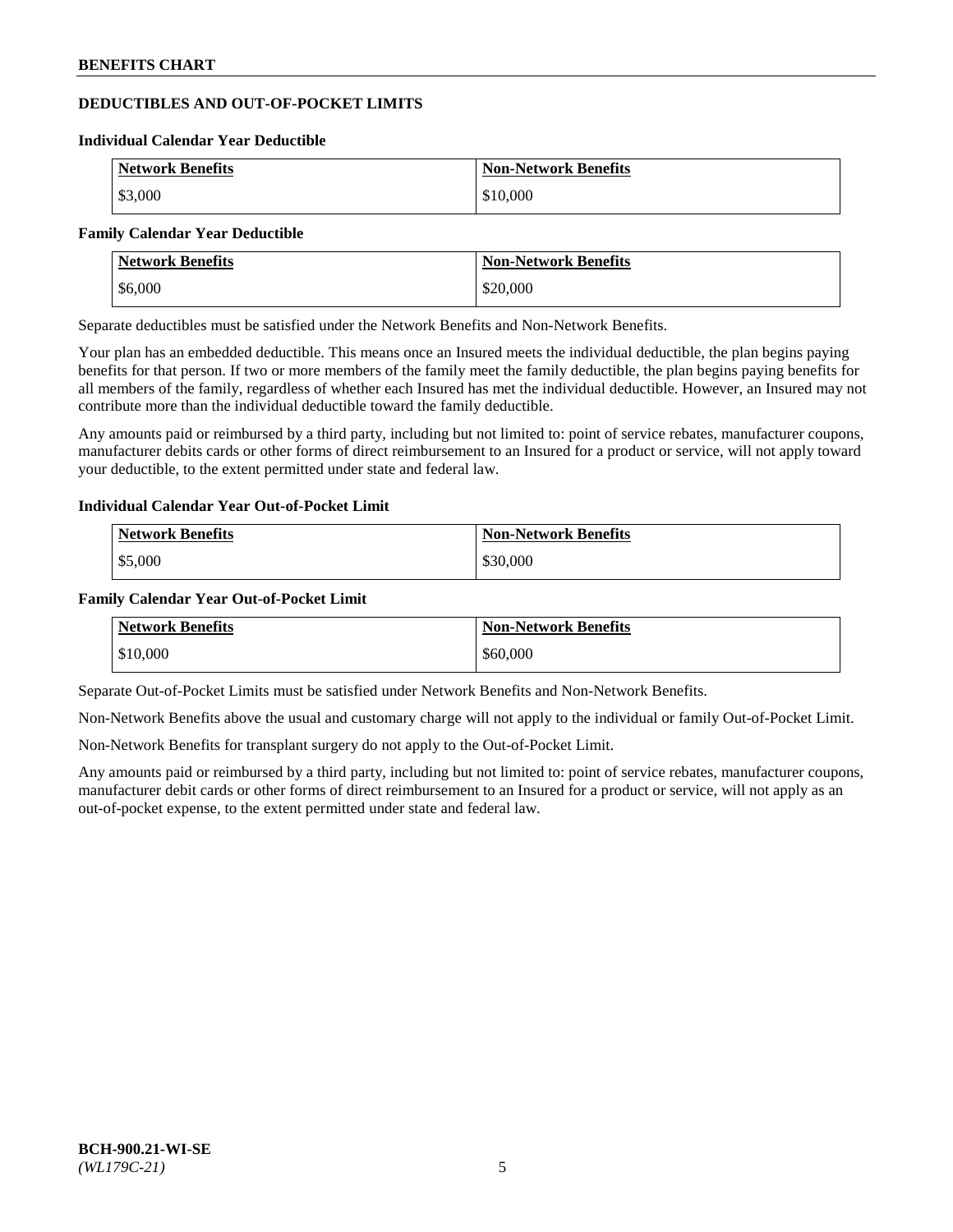## **AMBULANCE AND MEDICAL TRANSPORTATION**

### **Covered Services:**

We cover ambulance and medical transportation for medical emergencies and as shown below.

We also cover medically necessary, non-emergency transportation if it meets our medical coverage criteria. Covered services and supplies are based on established medical policies, which are subject to periodic review and modification by the medical directors. These medical policies (medical coverage criteria) and applicable prior authorization requirements are available by calling Member Services, or logging on to your "*my*HealthPartners" account a[t healthpartners.com.](https://www.healthpartners.com/hp/index.html)

### **Ambulance and Medical Transportation (other than non-emergency fixed wing air ambulance transportation)**

| <b>Network Benefits</b>      | <b>Non-Network Benefits</b> |
|------------------------------|-----------------------------|
| 70% of the charges incurred. | See Network Benefits.       |

### **Non-Emergency Fixed Wing Air Ambulance Transportation**

| <b>Network Benefits</b>      | <b>Non-Network Benefits</b>  |
|------------------------------|------------------------------|
| 70% of the charges incurred. | 50% of the charges incurred. |

### **Not Covered:**

See "Services Not Covered" in the Certificate.

## **AUTISM TREATMENT**

### **Covered Services:**

Your network provider will coordinate the prior authorization process for any autism treatment services. You may call Member Services at 952-883-5000 or toll-free at 1-800-883-2177 if you have any questions or concerns regarding the authorization process.

Please call Member Services at 952-883-5000 or toll-free at 1-800-883-2177 to request authorization for autism treatment services from a non-network provider.

We cover prior authorized evidence-based intensive-level and nonintensive-level treatment of autism spectrum disorders (autism disorder, Asperger's syndrome or pervasive development disorder not otherwise specified).

Covered services are based on established medical policies, which are subject to periodic review and modification by the medical or dental directors. These medical policies (medical coverage criteria) are available by calling Member Services, or logging on to your "*my*HealthPartners" account at [healthpartners.com.](https://www.healthpartners.com/hp/index.html)

**Intensive-Level Services** for children diagnosed with autism spectrum disorders. Intensive-level services must begin on or after two years of age and end before nine years of age. Intensive-level services, on average, are services provided for more than 20 hours of treatment per week. (The average number of hours a week is calculated over a six-month period.)

| Network Benefits                         | <b>Non-Network Benefits</b>              |
|------------------------------------------|------------------------------------------|
| 70% of the charges incurred.             | 50% of the charges incurred.             |
| Limited to 235 visits per calendar year. | Limited to 235 visits per calendar year. |

The maximum number of visits is combined for Network Benefits and Non-Network Benefits.

### **Intensive-Level Services Lifetime Maximum Benefit**

| Network Benefits                                      | <b>Non-Network Benefits</b>                           |
|-------------------------------------------------------|-------------------------------------------------------|
| 4 years of cumulative services under this plan or any | 4 years of cumulative services under this plan or any |
| other plan.                                           | other plan.                                           |

The Lifetime Maximum Benefit is combined for Network Benefits and Non-Network Benefits.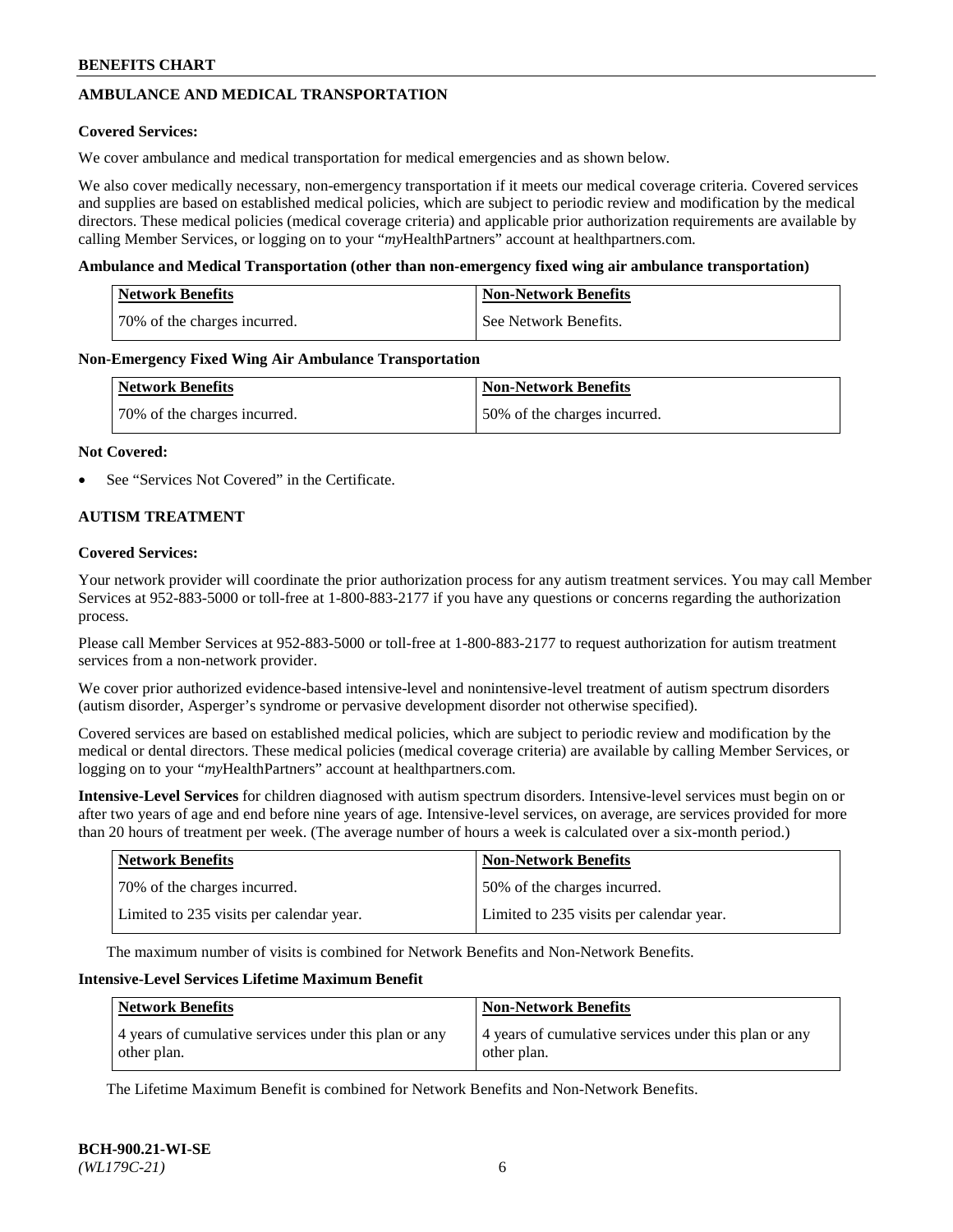#### **Nonintensive-Level Services** for Insureds diagnosed with autism spectrum disorders

| <b>Network Benefits</b>                  | <b>Non-Network Benefits</b>              |
|------------------------------------------|------------------------------------------|
| 70% of the charges incurred.             | 50% of the charges incurred.             |
| Limited to 120 visits per calendar year. | Limited to 120 visits per calendar year. |

The maximum number of visits is combined for Network Benefits and Non-Network Benefits.

### **Not Covered:**

See "Services Not Covered" in the Certificate.

## **BEHAVIORAL HEALTH SERVICES**

### **Covered Services:**

Covered services are based on established medical policies, which are subject to periodic review and modification by the medical directors. These medical policies (medical coverage criteria) are available by calling Member Services, or logging on to your "*my*HealthPartners" account at [healthpartners.com.](https://www.healthpartners.com/hp/index.html)

**Transitional Treatment Services.** These are services for the treatment of nervous or mental disorders, alcoholism or other drug abuse problems which are provided to an Insured in a less restrictive manner than are inpatient hospital services but in a more intensive manner than are outpatient services. Transitional treatment services are services offered by a provider, and certified by the Wisconsin Department of Health Services for each of the following (except the last bulleted item):

- Mental health services for covered adults in a day treatment program.
- Mental health services for covered children in a day hospital treatment program.
- Services for persons with chronic mental illness provided through a community support program.
- Residential treatment programs for alcohol and/or drug dependent covered persons.
- Alcohol and Other Drug Abuse (AODA) services in, a day treatment program.
- Services for persons who are experiencing a mental health crisis or who are in a situation likely to turn into a mental health crisis if support is not provided.
- Intensive outpatient programs for the treatment of psychoactive substance use disorders provided in accordance with the patient placement criteria of the American Society of Addiction Medicine.

## **Mental Health Services**

We cover services for mental health diagnoses as described in the Diagnostic and Statistical Manual of Mental Disorders – Fifth Edition (DSM 5) (most recent edition) that lead to significant disruption of function in your life.

We provide coverage for mental health treatment ordered by a Wisconsin court under a valid court order that is issued on the basis of a behavioral care evaluation performed by a licensed psychiatrist or doctoral level licensed psychologist, which includes a diagnosis and an individual treatment plan for care in the most appropriate, least restrictive environment. We must be given a copy of the court order and the behavioral care evaluation, and the service must be a covered benefit under this plan, and the service must be provided by a network provider, or other provider as required by law.

**Outpatient Services:** We cover medically necessary outpatient professional mental health services for evaluation, crisis intervention, and treatment of mental health disorders.

A comprehensive diagnostic assessment will be made of each patient as the basis for a determination by a mental health professional, concerning the appropriate treatment and the extent of services required.

Outpatient services we cover for a diagnosed mental health condition include the following:

- Individual, group, family and multi-family therapy.
- Medication management provided by a physician, certified nurse practitioner, or physician's assistant.
- Psychological testing services for the purposes of determining the differential diagnoses and treatment planning for patients currently receiving behavioral health services.
- Partial hospitalization services in a licensed hospital or community mental health center.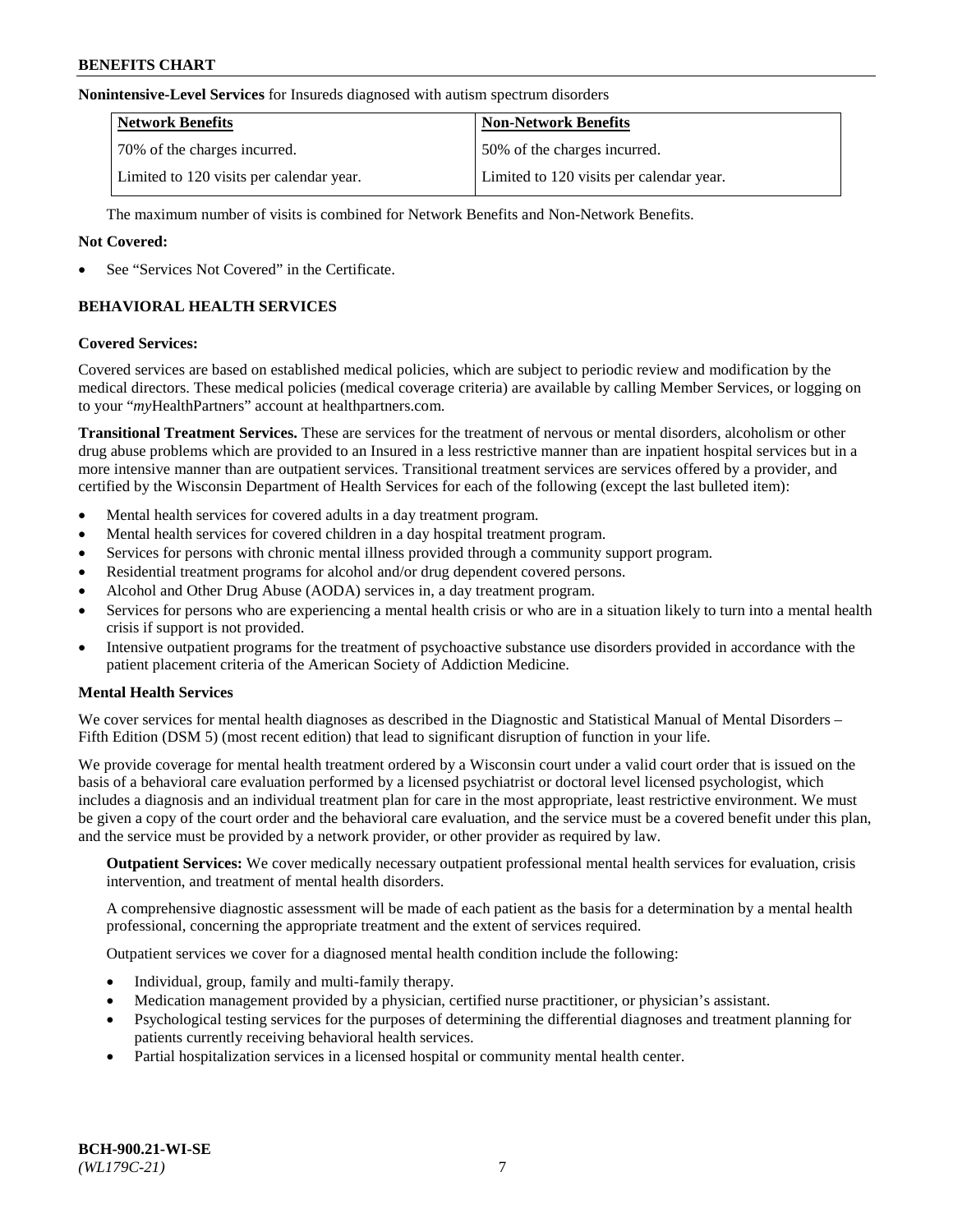- Psychotherapy and nursing services provided in the home if authorized by us.
- Treatment of gender dysphoria that meets medical coverage criteria.

| Network Benefits             | <b>Non-Network Benefits</b>  |
|------------------------------|------------------------------|
| 70% of the charges incurred. | 50% of the charges incurred. |

#### **Group Therapy**

| Network Benefits             | <b>Non-Network Benefits</b>  |
|------------------------------|------------------------------|
| 70% of the charges incurred. | 50% of the charges incurred. |

**Inpatient Services:** We cover medically necessary inpatient services in a hospital or licensed residential treatment facility and professional services for treatment of mental health disorders. Medical stabilization is covered under inpatient hospital services in the "Hospital and Skilled Nursing Facility Services" section.

We cover residential care for the treatment of eating disorders in a licensed facility, as an alternative to inpatient care, when it is medically necessary and your physician obtains authorization from us.

| Network Benefits             | Non-Network Benefits         |
|------------------------------|------------------------------|
| 70% of the charges incurred. | 50% of the charges incurred. |

**Transitional Treatment Services:** We cover transitional treatment services described above for treatment of mental and nervous disorders.

| Network Benefits             | Non-Network Benefits         |
|------------------------------|------------------------------|
| 70% of the charges incurred. | 50% of the charges incurred. |

### **Substance Abuse Treatment Services**

We cover medically necessary services for assessments by a licensed alcohol and drug counselor and treatment of Substance Related Disorders as defined in the latest edition of the DSM 5.

**Outpatient Services:** We cover medically necessary outpatient professional services for diagnosis and treatment of alcoholism and other drug abuse problems. Substance abuse treatment services must be provided by a program licensed by the local Department of Health Services. Outpatient services we cover for a diagnosed substance abuse disorder include the following:

- Individual, group, family, and multi-family therapy provided in an office setting.
- We cover opiate replacement therapy including methadone and buprenorphine treatment.

| <b>Network Benefits</b>      | <b>Non-Network Benefits</b>  |
|------------------------------|------------------------------|
| 70% of the charges incurred. | 50% of the charges incurred. |

**Inpatient Services:** We cover medically necessary inpatient services in a hospital or a licensed residential primary treatment center.

We cover services provided in a hospital that is licensed by the local state and accredited by Medicare.

**Detoxification Services.** We cover detoxification services in a hospital or community detoxification facility if it is licensed by the local Department of Health Services.

| Network Benefits             | <b>Non-Network Benefits</b>  |
|------------------------------|------------------------------|
| 70% of the charges incurred. | 50% of the charges incurred. |

**Transitional Treatment Services:** We cover transitional treatment services described above for treatment of alcoholism or other drug abuse problems.

| Network Benefits             | <b>Non-Network Benefits</b>  |
|------------------------------|------------------------------|
| 70% of the charges incurred. | 50% of the charges incurred. |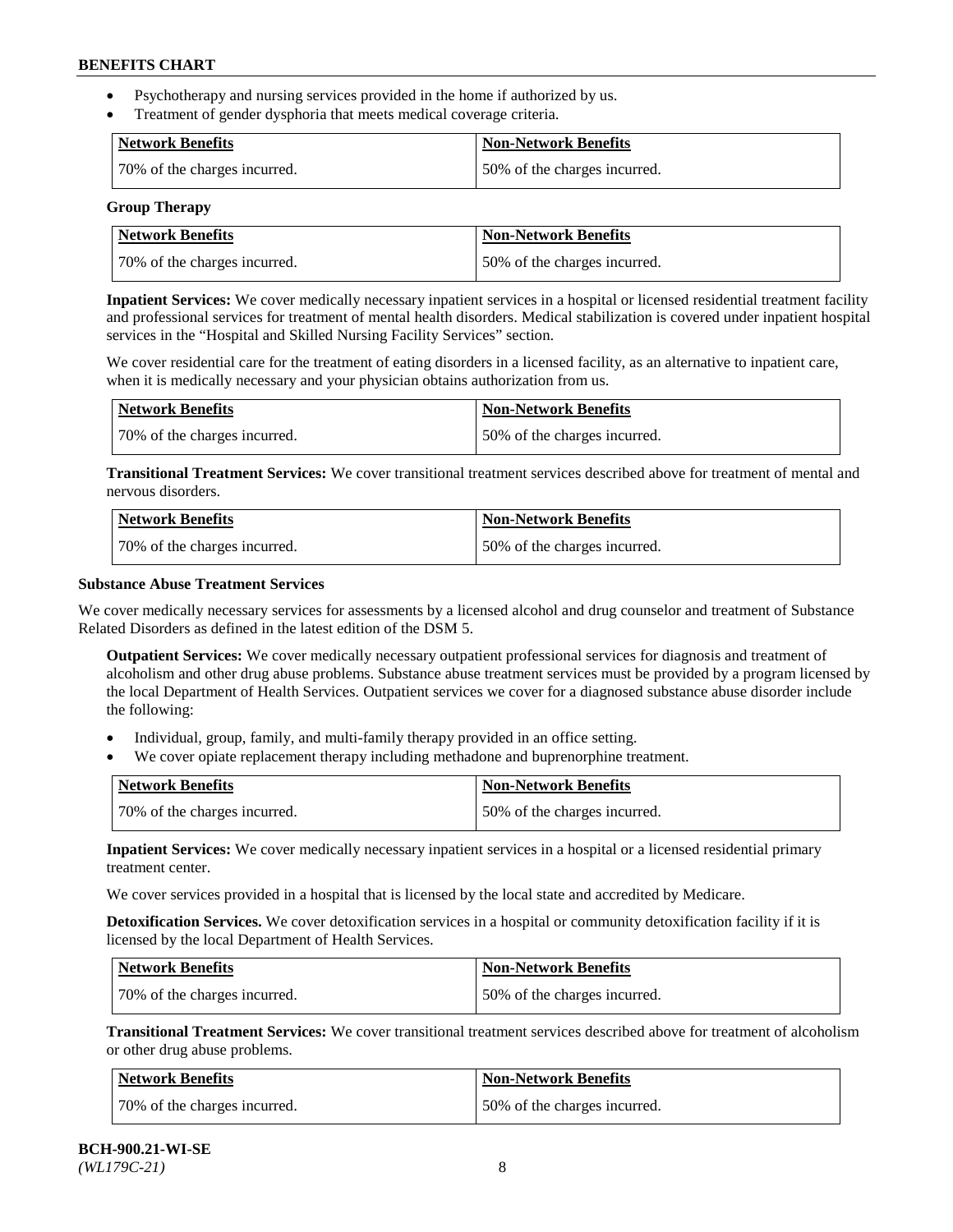**Additional Mental Health and Substance Abuse Treatment Benefits for a Dependent Child Who is a Student:** If a dependent child is a student in a school and that school is located in Wisconsin, but outside of our service area, we cover services as required under Wisconsin Statute 609.655.

| <b>Network Benefits</b>      | <b>Non-Network Benefits</b>  |
|------------------------------|------------------------------|
| 70% of the charges incurred. | 50% of the charges incurred. |

### **Not Covered:**

See "Services Not Covered" in the Certificate.

## **CHIROPRACTIC SERVICES**

### **Covered Services:**

We cover chiropractic services for rehabilitative care. Chiropractic services are adjustments to any abnormal articulations of the human body, especially those of the spinal column, for the purpose of giving freedom of action to impinged nerves that may cause pain or deranged function.

Massage therapy which is performed in conjunction with other treatment/modalities by a chiropractor, is part of a prescribed treatment plan and is not billed separately is covered

| Network Benefits             | <b>Non-Network Benefits</b>  |
|------------------------------|------------------------------|
| 70% of the charges incurred. | 50% of the charges incurred. |

### **Not Covered:**

- Massage therapy for the purpose of comfort or convenience of the Insured.
- See "Services Not Covered" in the Certificate.

## **CLINICAL TRIALS**

## **Covered Services:**

We cover certain routine services if you participate in a Phase I, Phase II, Phase III or Phase IV approved clinical trial that is conducted in relation to the prevention, detection, or treatment of cancer or other life-threatening disease or condition as defined in the Affordable Care Act. Approved clinical trials include (1) federally funded trials when the study or investigation is approved or funded by any of the federal agencies defined in the Public Health Services Act, section 2709 (d) (1) (A); (2) the study or investigation is conducted under an investigational new drug application reviewed by the Food and Drug Administration; and (3) the study or investigation is a drug trial that is exempt from having such an investigational new drug application. We cover routine patient costs for services that would be eligible under the Certificate and this Benefits Chart if the service were provided outside of a clinical trial.

| <b>Network Benefits</b>                                                                                                                                                                                 | <b>Non-Network Benefits</b>                                                                                                                                                                          |
|---------------------------------------------------------------------------------------------------------------------------------------------------------------------------------------------------------|------------------------------------------------------------------------------------------------------------------------------------------------------------------------------------------------------|
| Coverage level is same as corresponding Network<br>Benefits, depending on type of service provided such as<br>Office Visits for Illness or Injury, Inpatient or<br><b>Outpatient Hospital Services.</b> | Coverage level is same as corresponding<br>Non-Network Benefits, depending on type of service<br>provided such as Office Visits for Illness or Injury,<br>Inpatient or Outpatient Hospital Services. |
|                                                                                                                                                                                                         |                                                                                                                                                                                                      |

#### **Not Covered:**

- The investigative or experimental item, device or service itself.
- Items or services that are provided solely to satisfy data collection and analysis needs and that are not used in the direct clinical management of the patient.
- A service that is clearly inconsistent with widely accepted and established standards of care for a particular diagnosis.
- See "Services Not Covered" in the Certificate.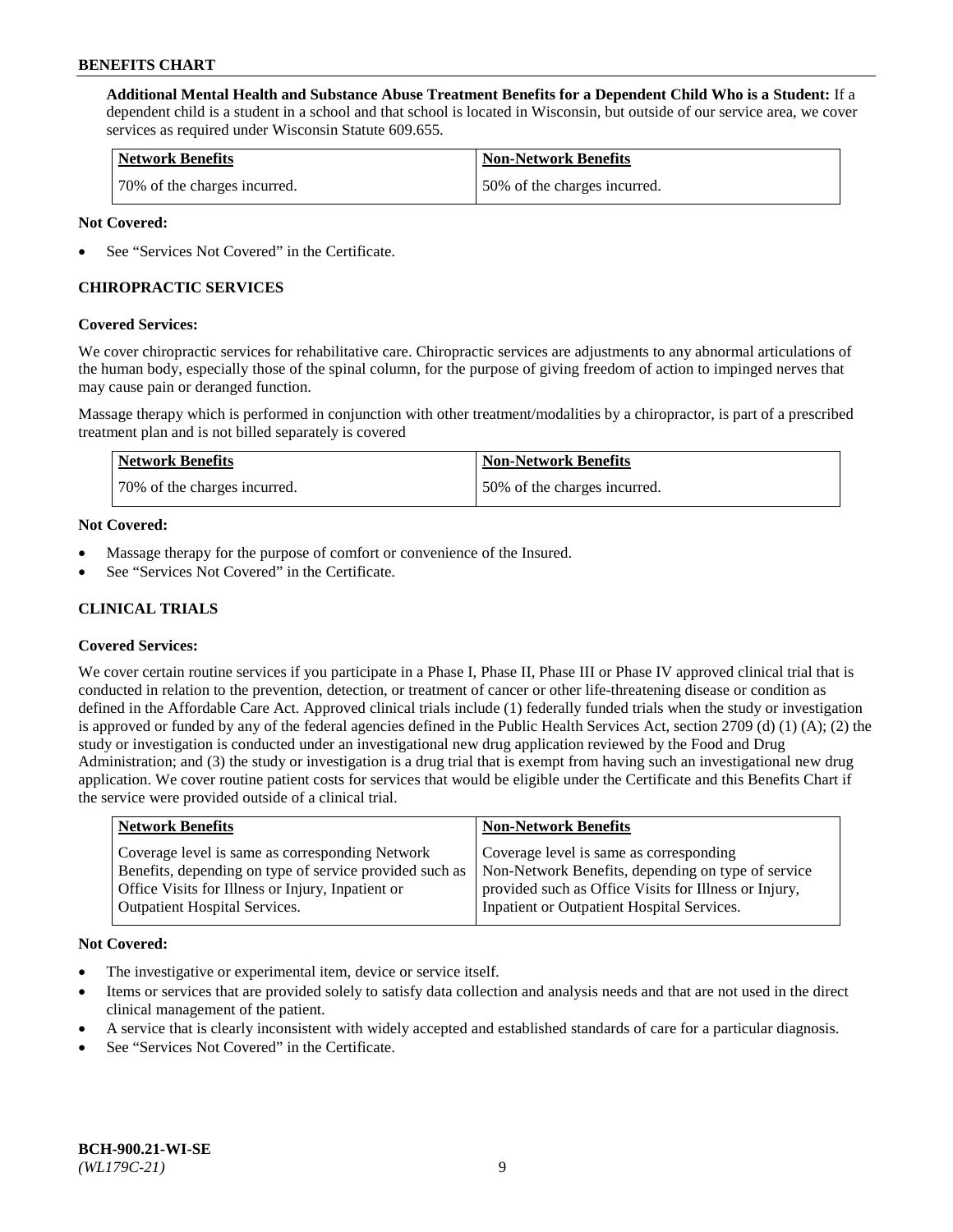## **DENTAL SERVICES**

## **Covered Services:**

We cover services as described below.

**Accidental Dental Services:** We cover dentally necessary services to treat and restore damage done to sound, natural, unrestored teeth as a result of an accidental injury. Coverage is for damage caused by external trauma to face and mouth only, not for cracked or broken teeth, which result from biting or chewing. We cover restorations, root canals, crowns and replacement of teeth lost that are directly related to the accident in which the Insured was involved. We cover initial exam, x-rays and palliative treatment including extractions, and other oral surgical procedures directly related to the accident. Subsequent treatment must be initiated within the policies time-frame and must be directly related to the accident. We do not cover restoration and replacement of teeth that are not "sound and natural" at the time of the accident.

Full mouth rehabilitations to correct occlusion (bite) and malocclusion (misaligned teeth not due to the accident) are not covered.

When an implant-supported dental prosthetic treatment is pursued, the accidental dental benefit will be applied to the prosthetic procedure. Benefits are limited to the amount that would be paid toward the placement of a removable dental prosthetic appliance that could be used in the absence of implant treatment. Care must be provided or pre-authorized by a HealthPartners dentist.

| Network Benefits             | <b>Non-Network Benefits</b>  |
|------------------------------|------------------------------|
| 70% of the charges incurred. | 50% of the charges incurred. |

For all accidental dental services, treatment and/or restoration must be initiated within six months of the date of the injury. Coverage is limited to the initial course of treatment and/or initial restoration. Services must be provided within 24 months of the date of injury to be covered.

### **Medical Referral Dental Services**

**Medically Necessary Outpatient Dental Services:** We cover medically necessary outpatient dental services. Coverage is limited to dental services required for treatment of an underlying medical condition, e.g., removal of teeth to complete radiation treatment for cancer of the jaw, cysts and lesions.

| <b>Network Benefits</b>      | <b>Non-Network Benefits</b>  |
|------------------------------|------------------------------|
| 70% of the charges incurred. | 50% of the charges incurred. |

**Medically Necessary Hospitalization and Anesthesia for Dental Care:** We cover medically necessary hospitalization for dental care. This is limited to charges incurred by an Insured who: (1) is a child under age  $5$ ; (2) is severely disabled; (3) has a medical condition, and requires hospitalization or general anesthesia for dental care treatment; or (4) is a child between ages 5 and 12 and care in dental offices has been attempted unsuccessfully and usual methods of behavior modification have not been successful, or when extensive amounts of restorative care, exceeding four appointments, are required. Coverage is limited to facility and anesthesia charges. Oral surgeon/dentist professional fees are not covered. The following are examples, though not all-inclusive, of medical conditions which may require hospitalization for dental services: severe asthma, severe airway obstruction or hemophilia. Hospitalization required due to the behavior of the Insured or due to the extent of the dental procedure is not covered.

| Network Benefits             | <b>Non-Network Benefits</b>  |
|------------------------------|------------------------------|
| 70% of the charges incurred. | 50% of the charges incurred. |

**Medical Complications of Dental Care:** We cover medical complications of dental care. Treatment must be medically necessary care and related to medical complications of non-covered dental care, including complications of the head, neck, or substructures.

| Network Benefits             | Non-Network Benefits         |
|------------------------------|------------------------------|
| 70% of the charges incurred. | 50% of the charges incurred. |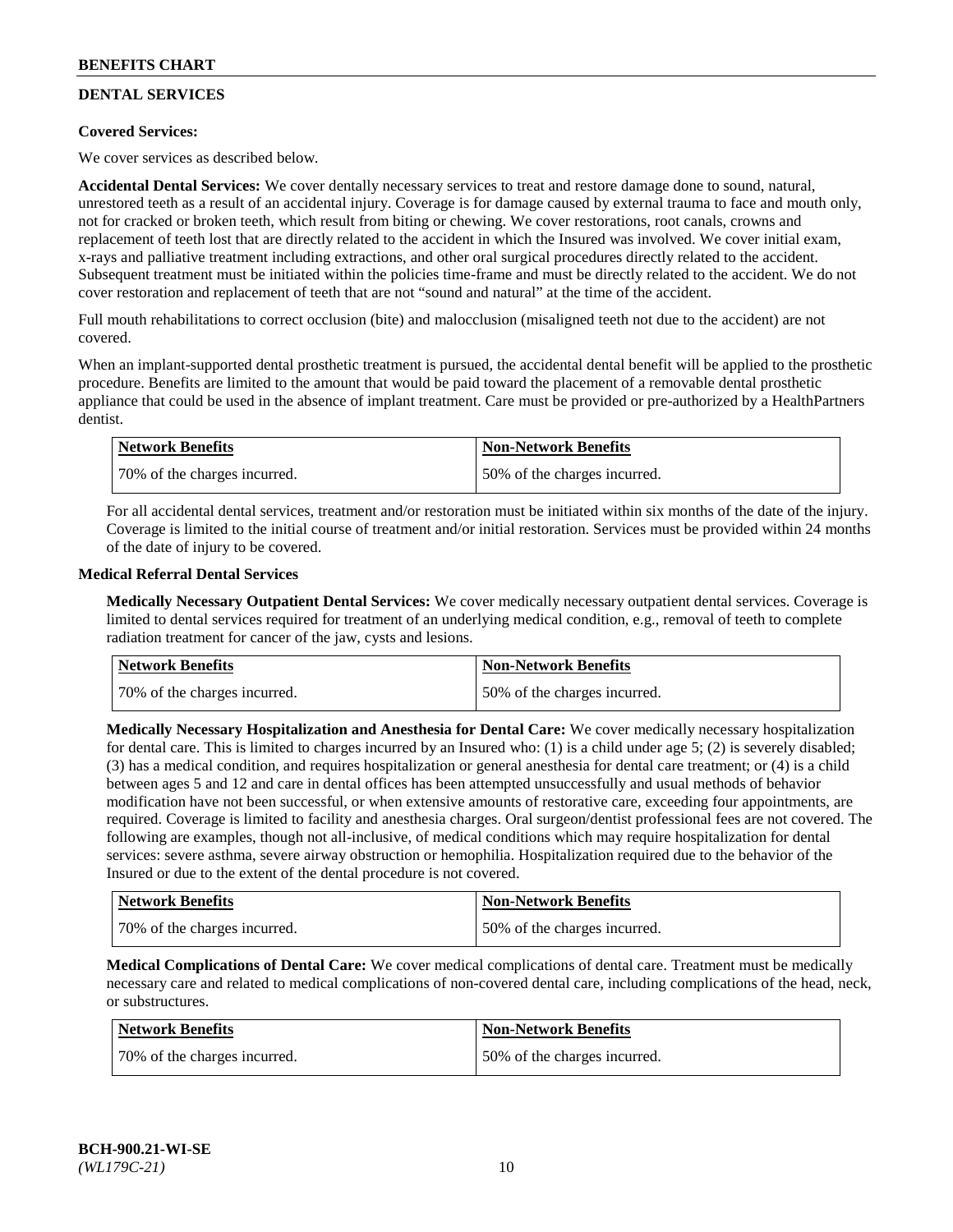**Oral Surgery:** We cover oral surgery. Coverage is limited to treatment of medical conditions requiring oral surgery, such as treatment of oral neoplasm, non-dental cysts, fracture of the jaws, trauma of the mouth and jaws, and any other oral surgery procedures provided as medically necessary dental services.

| <b>Network Benefits</b>       | <b>Non-Network Benefits</b>  |
|-------------------------------|------------------------------|
| 170% of the charges incurred. | 50% of the charges incurred. |

**Treatment of Cleft Lip and Cleft Palate:** We cover treatment of cleft lip and cleft palate of a dependent child, including orthodontic treatment and oral surgery directly related to the cleft. Dental services which are not required for the treatment of cleft lip or cleft palate are not covered. If a dependent child covered under the Certificate and Benefits Chart is also covered under a dental plan which includes orthodontic services, that dental plan shall be considered primary for the necessary orthodontic services. Oral appliances are subject to the same copayment, conditions and limitations as durable medical equipment.

| <b>Network Benefits</b>                               | <b>Non-Network Benefits</b>                            |
|-------------------------------------------------------|--------------------------------------------------------|
| Coverage level is same as corresponding Network       | Coverage level is same as corresponding                |
| Benefits, depending on type of service provided, such | Non-Network Benefits, depending on type of service     |
| as Office Visits for Illness or Injury, Inpatient or  | provided, such as Office Visits for Illness or Injury, |
| Outpatient Hospital Services.                         | Inpatient or Outpatient Hospital Services.             |

**Treatment of Temporomandibular Disorder (TMD) and Craniomandibular Disorder (CMD):** We cover diagnostic procedures, surgical treatment and non-surgical treatment (including intraoral splint therapy devices) for temporomandibular disorder (TMD) and craniomandibular disorder (CMD), which is medically necessary care. Dental services which are not required to directly treat TMD or CMD are not covered.

| <b>Network Benefits</b>      | <b>Non-Network Benefits</b>  |
|------------------------------|------------------------------|
| 70% of the charges incurred. | 50% of the charges incurred. |

### **Not Covered:**

- Dental treatment, procedures or services not listed in this Benefits Chart.
- Accident-related dental services if treatment is: (1) provided to teeth which are not sound and natural; (2) to teeth which have been restored; (3) initiated beyond six months from the date of the injury; (4) received beyond the initial treatment or restoration; or (5) received beyond 24 months from the date of injury.
- Oral surgery to remove wisdom teeth.
- Orthognathic treatment or procedures and all related services.
- See "Services Not Covered" in the Certificate.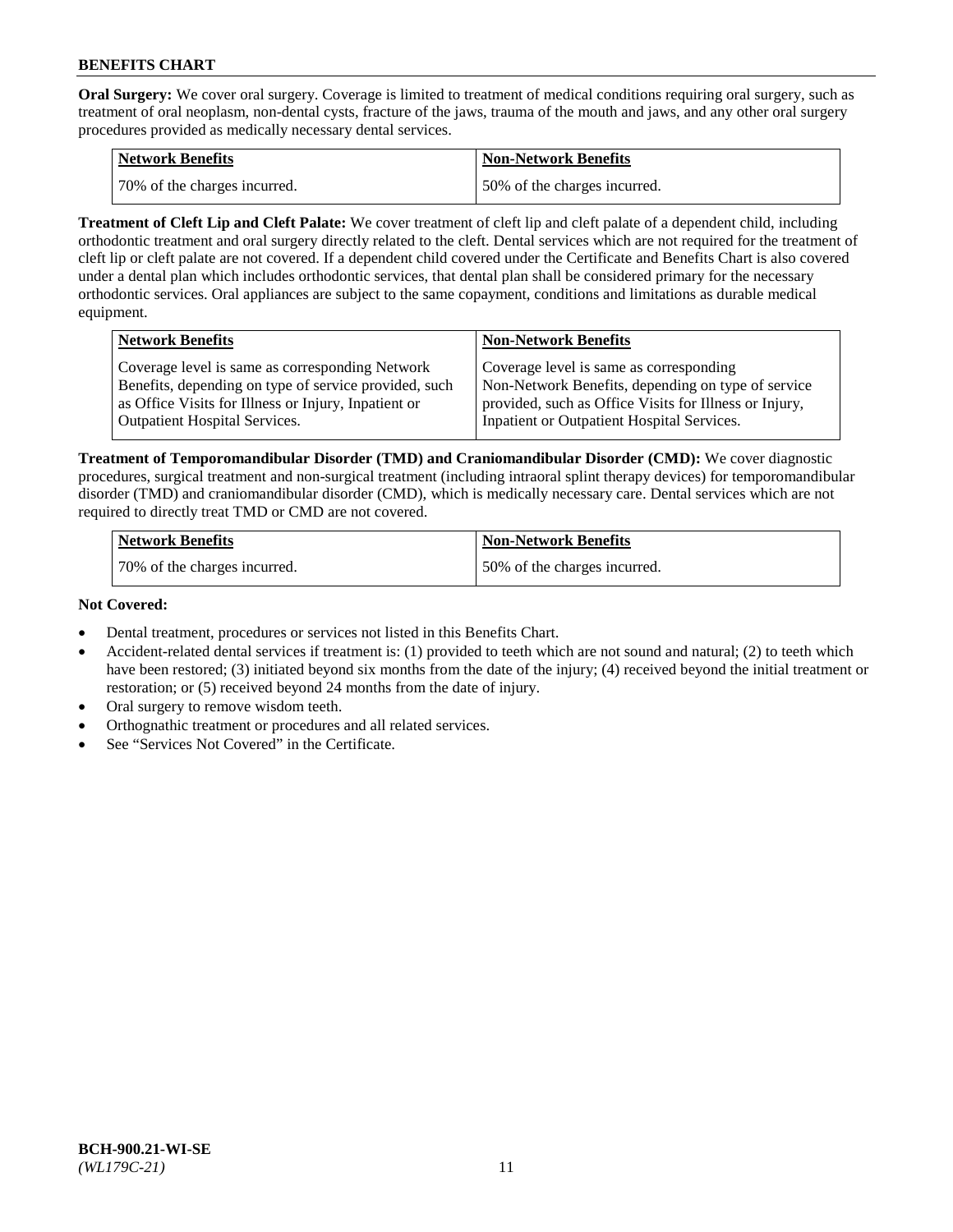## **DIAGNOSTIC IMAGING SERVICES**

### **Covered Services:**

We cover diagnostic imaging, when ordered by a provider and provided in a clinic or outpatient hospital facility.

For Network Benefits, non-emergent, scheduled outpatient Magnetic Resonance Imaging (MRI) and Computed Tomography (CT) must be provided at a designated facility. Your physician or facility will obtain or verify prior authorization for these services, as needed.

We cover services provided in a clinic or outpatient hospital facility. To see the benefit level for inpatient hospital or skilled nursing facility services, see benefits under "Inpatient Hospital and Skilled Nursing Facility Services".

### **Outpatient Magnetic Resonance Imaging (MRI) and Computed Tomography (CT)**

| <b>Network Benefits</b>      | <b>Non-Network Benefits</b>  |
|------------------------------|------------------------------|
| 70% of the charges incurred. | 50% of the charges incurred. |

### **All Other Outpatient Diagnostic Imaging Services**

#### **Services for Illness or Injury**

| Network Benefits             | <b>Non-Network Benefits</b>  |
|------------------------------|------------------------------|
| 70% of the charges incurred. | 50% of the charges incurred. |

### **Preventive Services (MRI/CT procedures are not considered preventive)**

Diagnostic imaging services associated with preventive services are covered at the benefit level shown in the "Preventive Services" section of this Benefits Chart.

### **Not Covered:**

See "Services Not Covered" in the Certificate.

## **DURABLE MEDICAL EQUIPMENT, PROSTHETICS, ORTHOTICS AND SUPPLIES**

#### **Covered Services:**

We cover equipment and services, as described below.

We cover durable medical equipment and services, prosthetics, orthotics and supplies, subject to the limitations below, including certain disposable supplies, enteral feedings and the following diabetic supplies and equipment: glucose monitors, insulin pumps limited to the purchase of one pump per year, syringes, blood and urine test strips and other diabetic supplies as deemed medically appropriate and necessary, for Insureds with gestational, Type I or Type II diabetes.

We cover external hearing aids, cochlear implants, and related treatment prescribed by a physician or by a licensed audiologist for Insureds under 18 years of age who have hearing loss.

We also cover basic hearing aids for Insureds age 18 or older for the correction of a hearing impairment.

Osseointegrated or bone-anchored hearing aids are only covered for Insureds who have hearing loss that is not correctable by any other procedure.

Hearing aids are limited to one basic, standard hearing aid for each ear every three years.

A basic hearing aid is defined as a hearing device that consists of a microphone, amplifier, volume control, battery and receiver, which is up to date using the latest technology. It does not include upgrades above and beyond the functionality of a basic hearing aid, including, but not limited to, hearing improvements for group settings, background noise, Bluetooth/remote control functionality, or extended warranties. Charges for upgrades above the cost of a basic, standard hearing aid are not covered.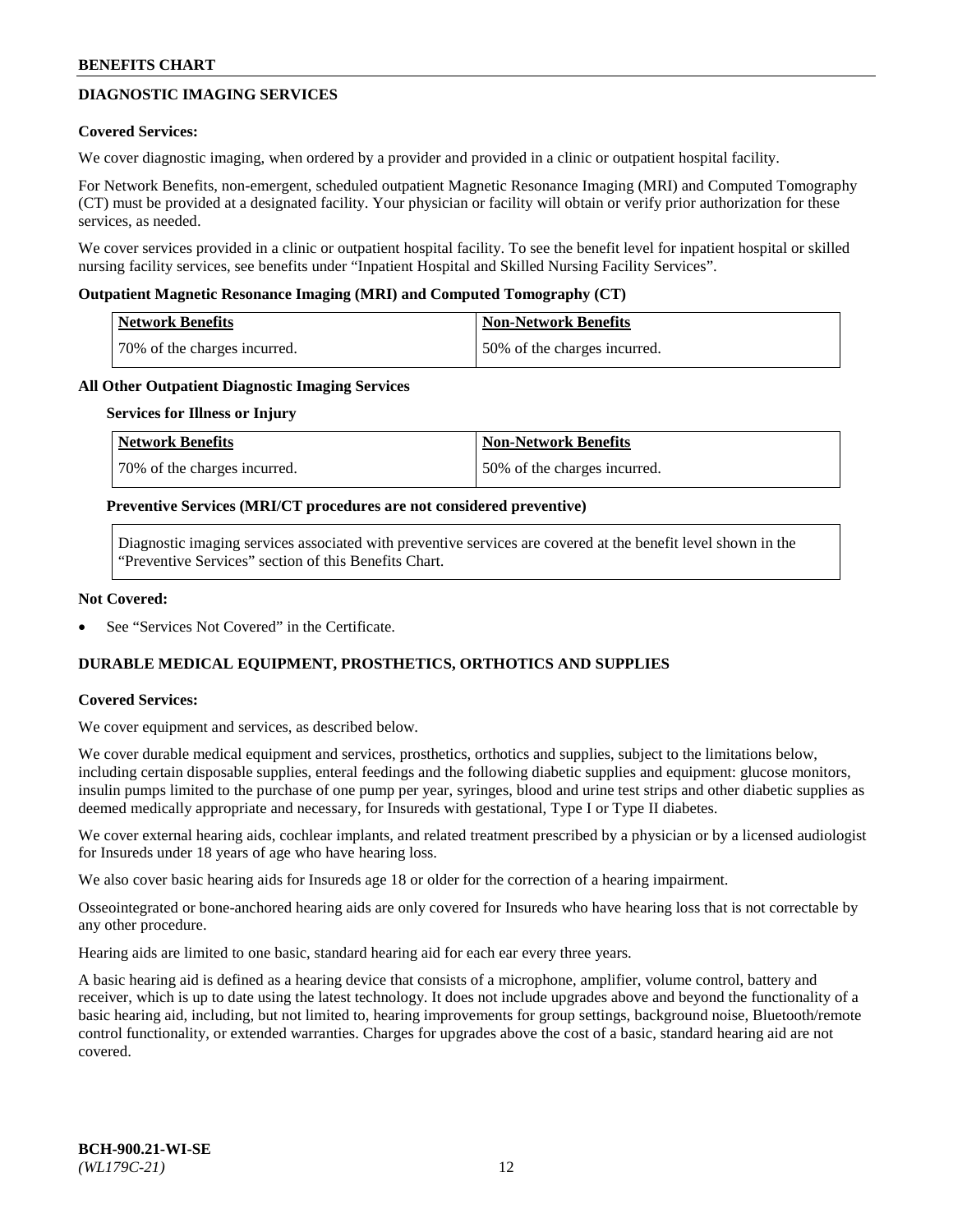## **Diabetic Supplies Purchased at a Pharmacy**

| <b>Network Benefits</b>      | <b>Non-Network Benefits</b>  |
|------------------------------|------------------------------|
| 70% of the charges incurred. | 50% of the charges incurred. |

#### **Diabetic Supplies Purchased from a Non-Pharmacy Provider**

| <b>Network Benefits</b>                                              | <b>Non-Network Benefits</b>  |
|----------------------------------------------------------------------|------------------------------|
| 70% of the charges incurred if purchased from an<br>approved vendor. | 50% of the charges incurred. |

#### **Special Dietary Treatment for Phenylketonuria (PKU) if it meets our medical coverage criteria**

| Network Benefits             | Non-Network Benefits         |
|------------------------------|------------------------------|
| 70% of the charges incurred. | 50% of the charges incurred. |

### **Oral Amino Acid Based Elemental Formula if it meets our Medical Coverage Criteria**

| Network Benefits             | <b>Non-Network Benefits</b>  |
|------------------------------|------------------------------|
| 70% of the charges incurred. | 50% of the charges incurred. |

## **All Other Durable Medical Equipment, Prosthetics, Orthotics and Supplies**

| <b>Network Benefits</b>      | <b>Non-Network Benefits</b>  |
|------------------------------|------------------------------|
| 70% of the charges incurred. | 50% of the charges incurred. |

### **Limitations:**

Coverage of durable medical equipment is limited by the following:

- No more than a 93-day supply of diabetic supplies are covered and dispensed at a time.
- Payment will not exceed the cost of an alternate piece of equipment or service that is effective and medically necessary.
- For prosthetic benefits, other than oral appliances for cleft lip and cleft palate, payment will not exceed the cost of an alternate piece of equipment or service that is effective, medically necessary and enables Insureds to conduct standard activities of daily living.
- We reserve the right to determine if an item will be approved for rental vs. purchase.
- We require that certain diabetic supplies and equipment be purchased at a pharmacy.
- Diabetic supplies and equipment are limited to certain models and brands.
- Durable medical equipment and supplies must be obtained or repaired by approved vendors.
- Covered services and supplies are based on established medical policies which are subject to periodic review and modification by the medical or dental directors. Our medical policy for diabetic supplies includes information on our required models and brands. These medical policies (medical coverage criteria) are available by calling Member Services, or logging on to your "*my*HealthPartners" account a[t healthpartners.com.](https://www.healthpartners.com/hp/index.html)

#### **Not Covered:**

Items which are not eligible for coverage include, but are not limited to:

- Replacement or repair of any covered items, if the items are (i) damaged or destroyed by misuse, abuse or carelessness, (ii) lost; or (iii) stolen.
- Duplicate or similar items.
- Labor and related charges for repair of any covered items which are more than the cost of replacement by an approved vendor.
- Sales tax, mailing, delivery charges, service call charges.
- Items which are primarily educational in nature or for hygiene, vocation, comfort, convenience or recreation.
- Communication aids or devices: equipment to create, replace or augment communication abilities including, but not limited to, speech processors, receivers, communication boards, or computer or electronic assisted communication.
- Implantable and osseointegrated or bone-anchored hearing aids and their fitting, except as specifically described in this Benefits Chart. This exclusion does not apply to cochlear implants.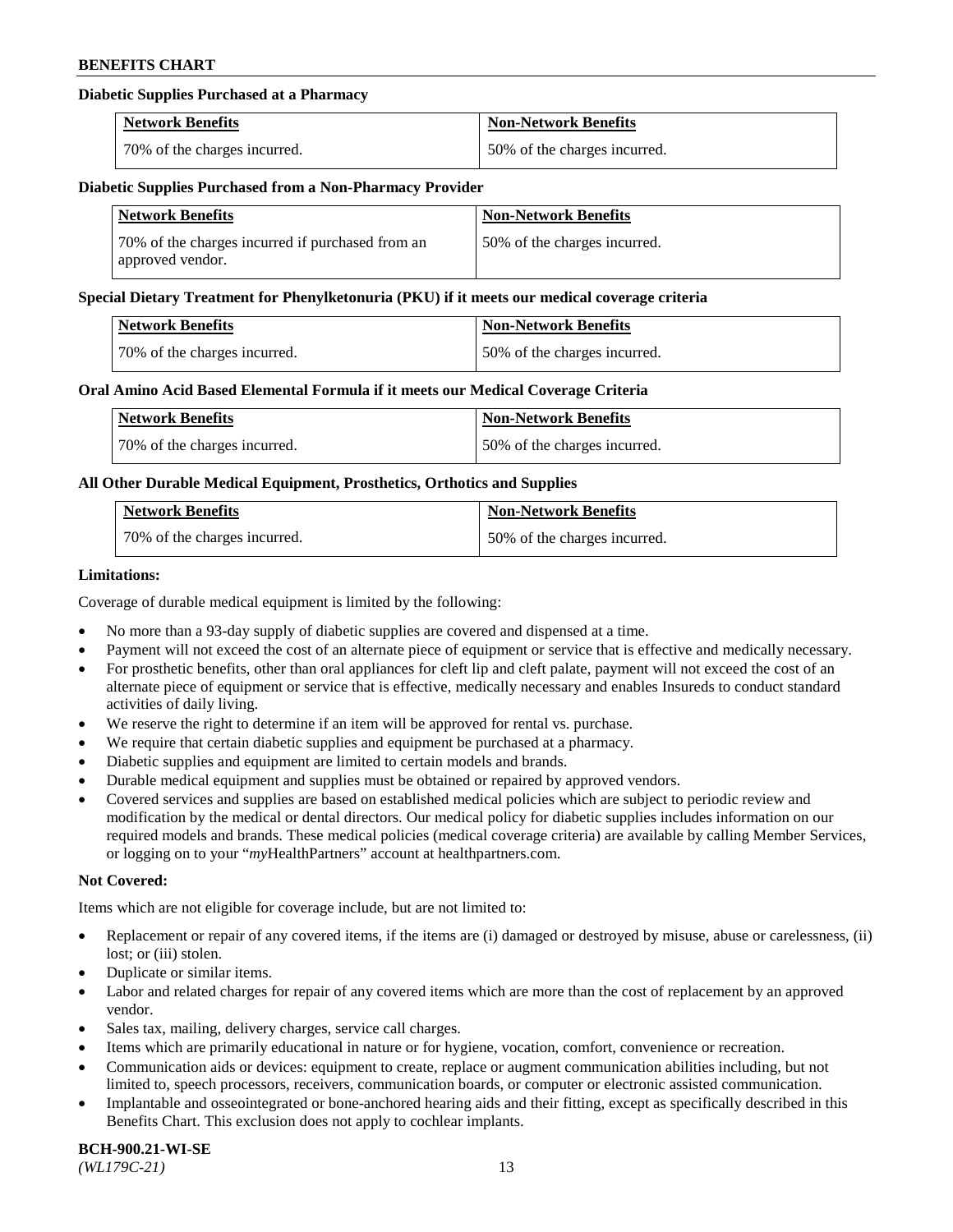- Eyeglasses, contact lenses and their fitting, measurement and adjustment, except as specifically described in this Benefits Chart.
- Hair prostheses (wigs).
- Household equipment which primarily has customary uses other than medical, such as, but not limited to, exercise cycles, air purifiers, central or unit air conditioners, water purifiers, non-allergenic pillows, mattresses or waterbeds.
- Household fixtures including, but not limited to, escalators or elevators, ramps, swimming pools and saunas.
- Modifications to the structure of the home including, but not limited to, wiring, plumbing or charges for installation of equipment.
- Vehicle, car or van modifications including, but not limited to, hand brakes, hydraulic lifts and car carrier.
- Rental equipment while owned equipment is being repaired by non-contracted vendors, beyond one month rental of medically necessary equipment.
- Other equipment and supplies, including but not limited to assistive devices, that we determine are not eligible for coverage.
- See "Services Not Covered" in the Certificate.

## **EMERGENCY AND URGENTLY NEEDED CARE SERVICES**

## **Covered Services:**

We cover services for emergency care and urgently needed care if the services are otherwise eligible for coverage under the Certificate.

**Urgently Needed Care.** These are services to treat an unforeseen illness or injury that:

- are required in order to prevent a serious deterioration in your health; and
- cannot be delayed until the next available clinic or office hours.

| <b>Network Benefits</b>      | <b>Non-Network Benefits</b> |
|------------------------------|-----------------------------|
| 70% of the charges incurred. | See Network Benefits.       |

**Emergency Care.** These are services to treat:

- the sudden, unexpected onset of illness or injury which, if left untreated or unattended until the next available clinic or office hours, would result in hospitalization; or
- a condition requiring professional health services immediately necessary to preserve life or stabilize health.

When reviewing claims for coverage of emergency services, our medical director will take into consideration a reasonable layperson's belief that the circumstances required immediate medical care that could not wait until the next working day or next available clinic appointment.

## **Emergency Care in a Hospital Emergency Room, including Professional Services of a Physician**

| <b>Network Benefits</b>      | <b>Non-Network Benefits</b> |
|------------------------------|-----------------------------|
| 70% of the charges incurred. | See Network Benefits.       |

## **Inpatient Emergency Care in a Hospital**

| <b>Network Benefits</b>      | <b>Non-Network Benefits</b> |
|------------------------------|-----------------------------|
| 70% of the charges incurred. | See Network Benefits.       |

## **Not Covered:**

See "Services Not Covered" in the Certificate.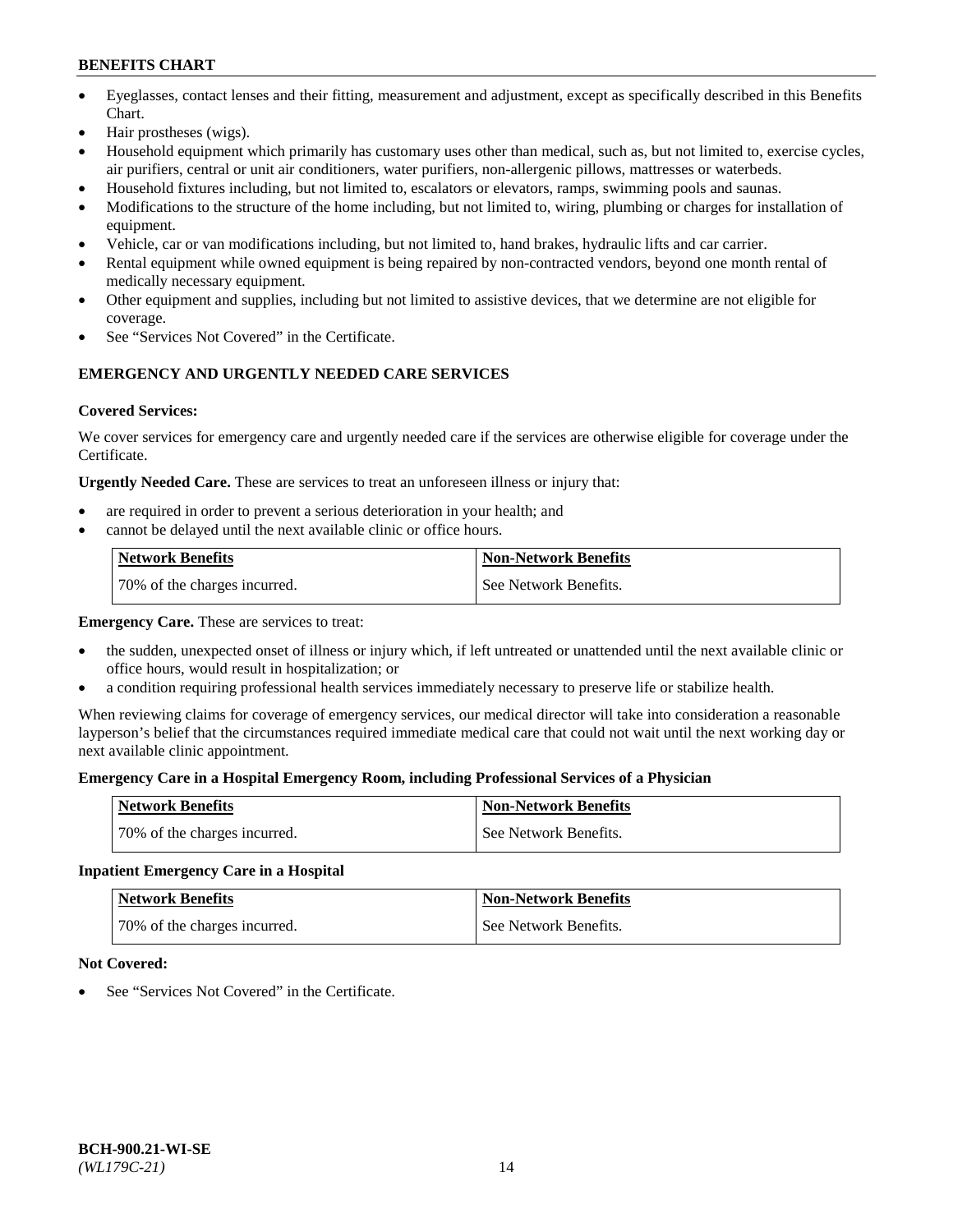## **GENE THERAPY**

## **Covered Services:**

We cover gene therapy treatment if it meets our medical coverage criteria.

| <b>Network Benefits</b>                                                                                                                                                                                 | <b>Non-Network Benefits</b> |
|---------------------------------------------------------------------------------------------------------------------------------------------------------------------------------------------------------|-----------------------------|
| Coverage level is same as corresponding Network<br>Benefits, depending on type of service provided such as<br>Office Visits for Illness or Injury, Inpatient or<br><b>Outpatient Hospital Services.</b> | No coverage.                |

## **Limitations:**

- Gene therapy must be provided by a designated provider.
- Specific types of gene therapy are limited to therapies and conditions specified in our medical coverage criteria.

## **Not Covered:**

See "Services Not Covered" in the Certificate.

## **HEALTH EDUCATION**

### **Covered Services:**

We cover education for preventive services and education for the management of chronic health problems (such as diabetes).

| <b>Network Benefits</b>                                     | <b>Non-Network Benefits</b>  |
|-------------------------------------------------------------|------------------------------|
| 100% of the charges incurred.<br>Deductible does not apply. | 50% of the charges incurred. |

#### **Not Covered:**

See "Services Not Covered" in the Certificate.

## **HOME-BASED HEALTH ASSESSMENT PROGRAM**

#### **Covered Services:**

If you meet our criteria for coverage, you may qualify for our home-based comprehensive health risk assessment program. The program covers a health assessment with a designated nurse practitioner.

| Network Benefits                                            | <b>Non-Network Benefits</b> |
|-------------------------------------------------------------|-----------------------------|
| 100% of the charges incurred.<br>Deductible does not apply. | No coverage.                |

#### **Not Covered:**

See "Services Not Covered" in the Certificate.

## **HOME HEALTH SERVICES**

#### **Covered Services:**

We cover skilled nursing services, physical therapy, occupational therapy, speech therapy, respiratory therapy and other therapeutic services, non-routine prenatal and postnatal services, routine postnatal well child visits, as described in our medical coverage criteria, phototherapy services for newborns, home health aide services and other eligible home health services when provided in your home, if you are homebound (i.e., unable to leave home without considerable effort due to a medical condition). Lack of transportation does not constitute homebound status. For phototherapy services for newborns and high risk prenatal services, supplies and equipment are included.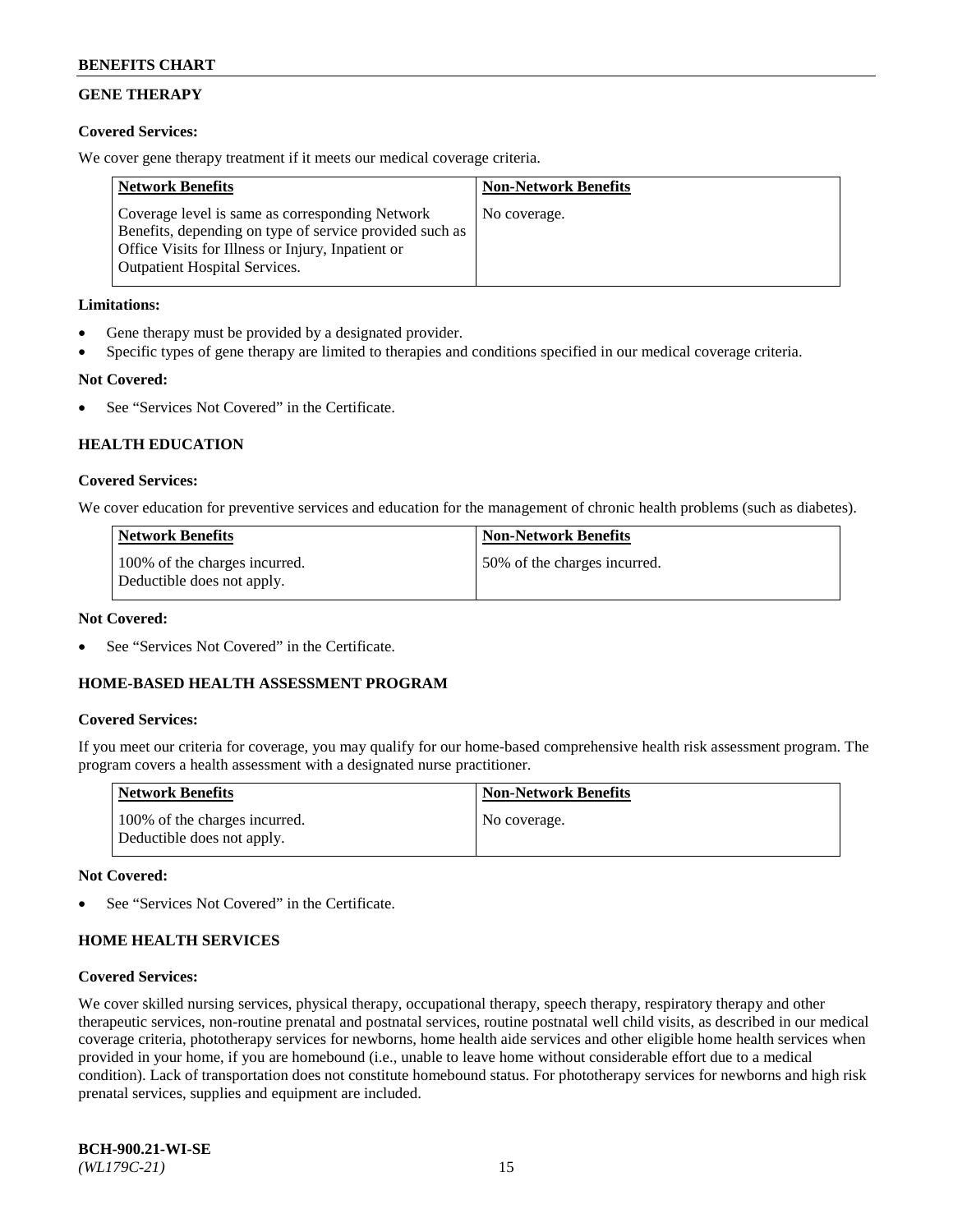We cover total parenteral nutrition/intravenous ("TPN/IV") therapy, equipment, supplies and drugs in connection with IV therapy. IV line care kits are covered under Durable Medical Equipment.

We cover palliative care benefits. Palliative care includes symptom management, education and establishing goals of care. We waive the requirement that you be homebound for a limited number of home visits for palliative care (as shown in this Benefits Chart), if you have a life-threatening, non-curable condition which has a prognosis of survival of two years or less. Additional palliative care visits are eligible under the home health services benefit if you are homebound and meet all other requirements defined in this section.

You do not need to be homebound to receive total parenteral nutrition/intravenous ("TPN/IV") therapy.

Home health services are eligible and covered only when:

- medically necessary; and
- provided as rehabilitative care, terminal care or maternity care; and
- ordered by a physician, and included in the written home care plan.

## **Physical Therapy, Occupational Therapy, Speech Therapy, Respiratory Therapy, Home Health Aide Services and Palliative Care**

| Network Benefits             | <b>Non-Network Benefits</b>  |
|------------------------------|------------------------------|
| 70% of the charges incurred. | 50% of the charges incurred. |

## **TPN/IV Therapy, Skilled Nursing Services, Non-Routine Prenatal/Postnatal Services, and Phototherapy**

| <b>Network Benefits</b>       | <b>Non-Network Benefits</b>  |
|-------------------------------|------------------------------|
| 170% of the charges incurred. | 50% of the charges incurred. |

Each 24-hour visit (or shifts up to 24-hour visits) equals one visit and counts toward the Maximum visits for all other services shown below. Any visit that lasts less than 24 hours regardless of the length of the visit, will count as one visit toward the Maximum visits for all other services shown below. All visits must be medically necessary and benefit eligible.

#### **Routine Prenatal/Postnatal Services and Child Health Supervision Services**

| <b>Network Benefits</b>                                     | <b>Non-Network Benefits</b>  |
|-------------------------------------------------------------|------------------------------|
| 100% of the charges incurred.<br>Deductible does not apply. | 50% of the charges incurred. |

## **Maximum Visits for Palliative Care**

If you are eligible to receive palliative care in the home and you are not homebound, there is a maximum of 12 visits per calendar year.

#### **Maximum Visits for All Services Other Than Palliative Care**

| Network Benefits             | <b>Non-Network Benefits</b>    |
|------------------------------|--------------------------------|
| 60 visits per calendar year. | 1 30 visits per calendar year. |

Each visit provided under the Network Benefits and Non-Network Benefits counts toward the maximums shown under both Maximum visits sections. The routine postnatal well child visits do not count toward the visit limit.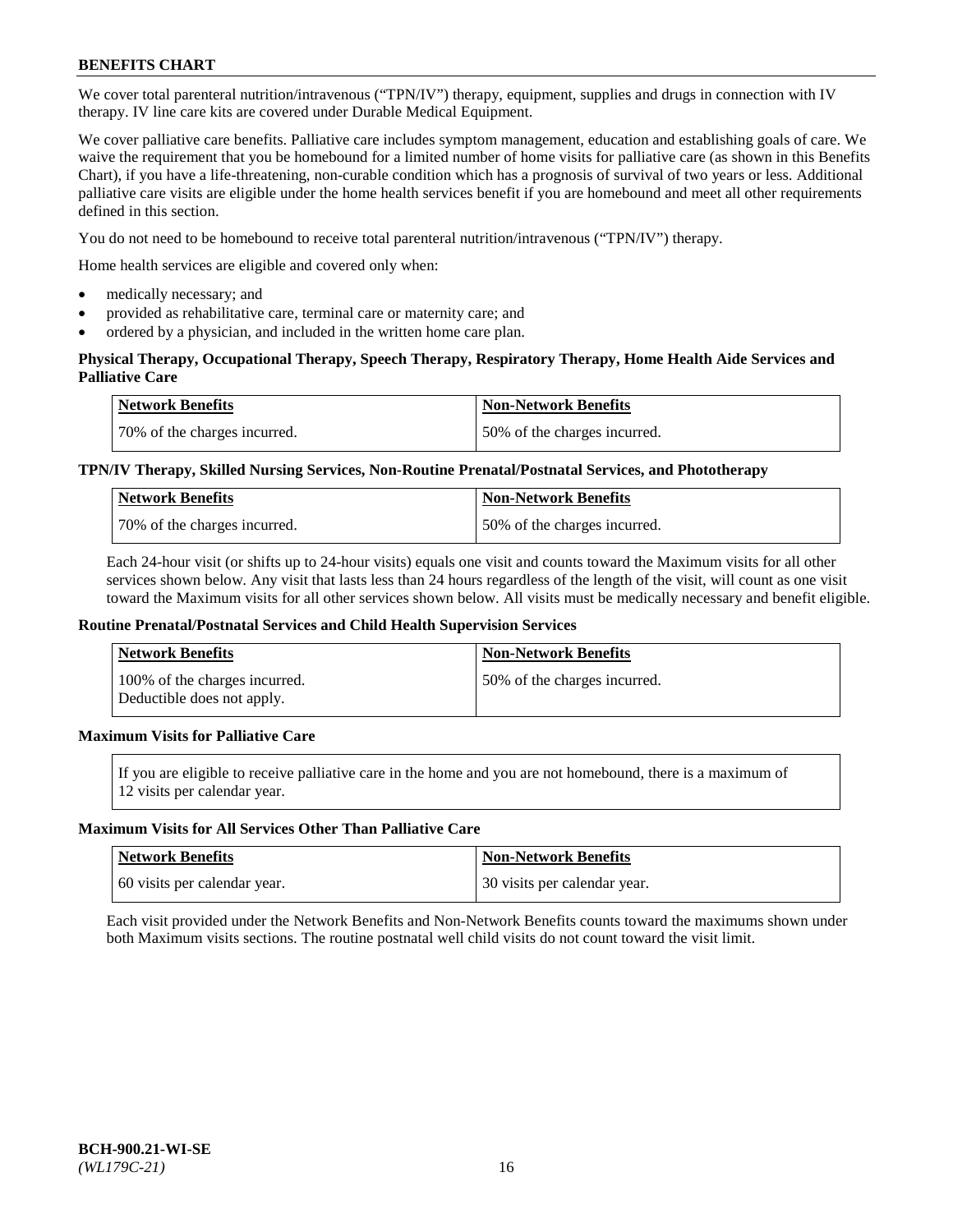### **Limitations:**

- Home health services are not provided as a substitute for a primary caregiver in the home or as relief (respite) for a primary caregiver in the home. We will not reimburse family members or residents in your home for the above services.
- A service shall not be considered a skilled nursing service merely because it is performed by, or under the direct supervision of, a licensed nurse. Where a service (such as tracheotomy suctioning or ventilator monitoring) or like services, can be safely and effectively performed by a non-medical person (or self-administered), without the direct supervision of a licensed nurse, the service shall not be regarded as a skilled nursing service, whether or not a skilled nurse actually provides the service. The unavailability of a competent person to provide a non-skilled service shall not make it a skilled service when a skilled nurse provides it. Only the skilled nursing component of so-called "blended" services (i.e. services which include skilled and non-skilled components) are covered under this Benefits Chart.

## **Not Covered:**

- Financial or legal counseling services.
- Housekeeping or meal services in your home.
- Private duty nursing services.
- Services provided by a family member or enrollee, or a resident in the enrollee's home.
- Vocational rehabilitation and recreational or educational therapy. Recreation therapy is therapy provided solely for the purpose of recreation, including, but not limited to: (a) requests for physical therapy or occupational therapy to improve athletic ability, and (b) braces or guards to prevent sports injuries.
- See "Services Not Covered" in the Certificate.

## **HOME HOSPICE SERVICES**

## **Applicable Definitions:**

**Part-time.** This is up to two hours of service per day, more than two hours is considered continuous care.

**Continuous Care.** This is from two to twelve hours of service per day provided by a registered nurse, licensed practical nurse, or home health aide, during a period of crisis in order to maintain a terminally ill patient at home.

**Appropriate Facility.** This is a nursing home, hospice residence, or other inpatient facility.

**Custodial Care Related to Hospice Services.** This means providing assistance in the activities of daily living and the care needed by a terminally ill patient which can be provided by primary caregiver (i.e., family member or friend) who is responsible for the patient's home care.

## **Covered Services:**

**Home Hospice Program.** We cover the services described below if you are terminally ill and accepted as a home hospice program participant. You must meet the eligibility requirements of the program, and elect to receive services through the home hospice program. The services will be provided in your home, with inpatient care available when medically necessary as described below. If you elect to receive hospice services, you do so in lieu of curative treatment for your terminal illness for the period you are enrolled in the home hospice program.

**Eligibility:** In order to be eligible to be enrolled in the home hospice program, you must: (1) be a terminally ill patient (prognosis of six months or less); (2) have chosen a palliative treatment focus (i.e., emphasizing comfort and supportive services rather than treatment attempting to cure the disease or condition); and (3) continue to meet the terminally ill prognosis as reviewed by our medical director or his or her designee over the course of care. You may withdraw from the home hospice program at any time.

**Eligible Services:** Hospice services include the following services provided in accordance with an approved hospice treatment plan.

- Home Health Services:
	- o Part-time care provided in your home by an interdisciplinary hospice team (which may include a physician, nurse, social worker, and spiritual counselor) and medically necessary home health services are covered.
	- o One or more periods of continuous care in your home or in a setting which provides day care for pain or symptom management, when medically necessary, will be covered.
- Inpatient Services: We cover medically necessary inpatient services.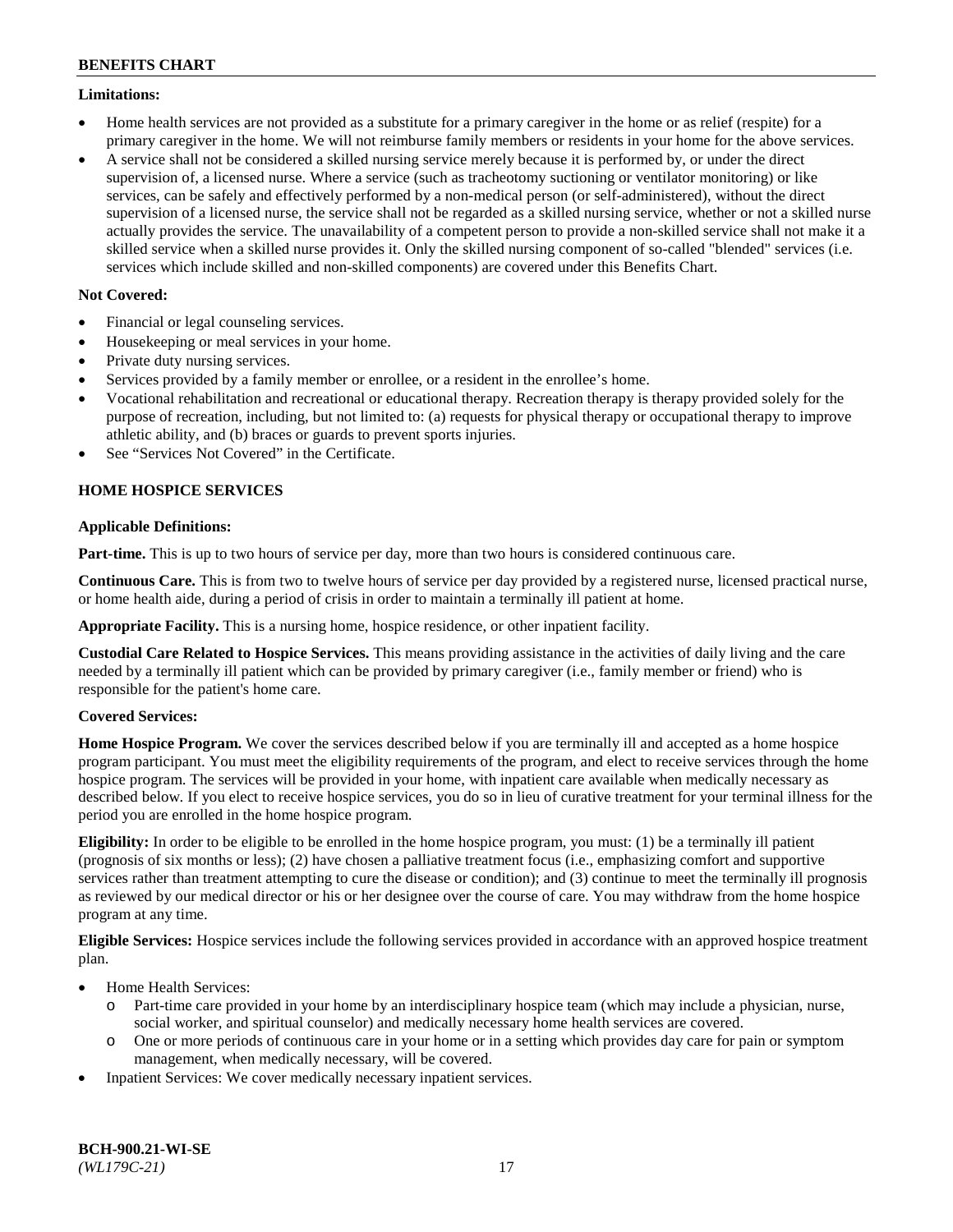- Other Services:
	- Respite care is covered for care in your home or in an appropriate facility, to give your primary caregivers (i.e., family members or friends) rest and/or relief when necessary in order to maintain a terminally ill patient at home.
	- o Medically necessary medications for pain and symptom management.
	- o Semi-electric hospital beds and other durable medical equipment are covered.
	- Emergency and non-emergency care is covered.

| Network Benefits             | Non-Network Benefits         |
|------------------------------|------------------------------|
| 70% of the charges incurred. | 50% of the charges incurred. |

Respite care is limited to 5 days per episode, and respite care and continuous care combined are limited to 30 days.

## **Not Covered:**

- Financial or legal counseling services.
- Housekeeping or meal services in your home.
- Custodial or maintenance care related to hospice services, whether provided in the home or in a nursing home.
- Any service not specifically described as covered services under this home hospice services benefits.
- Any services provided by members of your family or residents in your home.
- See "Services Not Covered" in the Certificate.

## **HOSPITAL AND SKILLED NURSING FACILITY SERVICES**

## **Covered Services:**

We cover services as described below.

## **Medical or Surgical Hospital Services**

**Inpatient Hospital Services:** We cover the following medical or surgical services, for the treatment of acute illness or injury, which require the level of care only provided in an acute care facility. These services must be authorized by a physician.

Inpatient hospital services include: room and board; the use of operating or maternity delivery rooms; intensive care facilities; newborn nursery facilities; general nursing care, anesthesia, laboratory and diagnostic imaging services, radiation therapy, physical therapy, prescription drugs or other medications administered during treatment, blood and blood products (unless replaced), and blood derivatives, and other diagnostic or treatment related hospital services; physician and other professional medical and surgical services provided while in the hospital, including gender reassignment surgery that meets medical coverage criteria.

We cover, following a vaginal delivery, a minimum of 48 hours of inpatient care for the mother and newborn child. We cover, following a caesarean section delivery, a minimum of 96 hours of inpatient care for the mother and newborn child.

Group health plans and health insurance issuers generally may not, under Federal law, restrict benefits for any hospital length of stay in connection with childbirth for the mother of newborn child to less than 48 hours following a vaginal delivery, or less than 96 hours following a caesarean section. However, Federal law generally does not prohibit the mother's or newborn's attending provider, after consulting with the mother, from discharging the mother or her newborn earlier than 48 hours (or 96 hours as applicable). In any case plans and issuers may not, under Federal law, require that a provider obtain authorization from the plan or the insurance issuer for prescribing a length of stay not in excess of 48 hours (or 96 hours).

| <b>Network Benefits</b>      | <b>Non-Network Benefits</b>  |
|------------------------------|------------------------------|
| 70% of the charges incurred. | 50% of the charges incurred. |

Each Insured's admission or confinement, including that of a newborn child, is separate and distinct from the admission or confinement of any other Insured.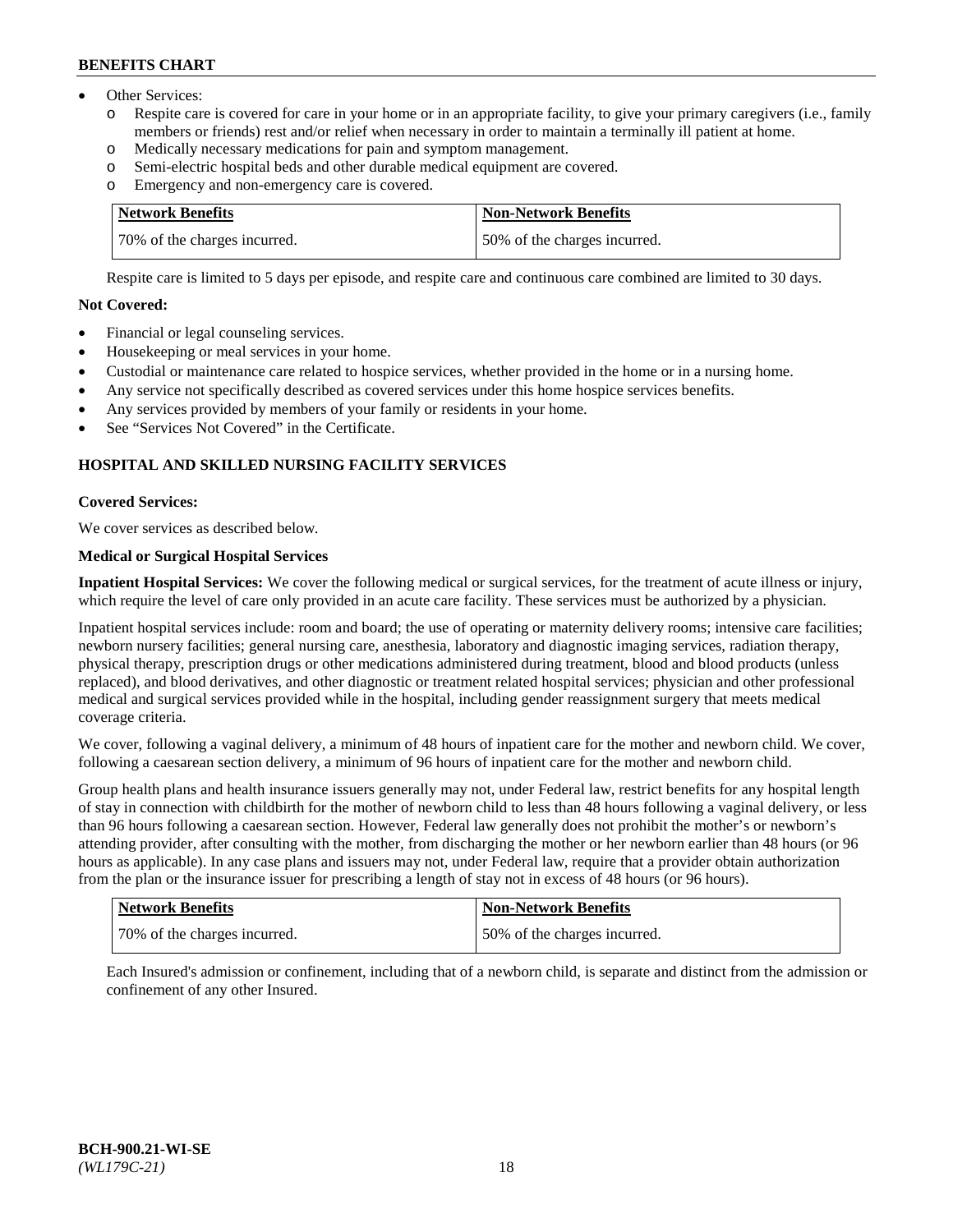**Outpatient Hospital, Ambulatory Care or Surgical Facility Services:** We cover the following medical and surgical services, for diagnosis or treatment of illness or injury on an outpatient basis. These services must be authorized by a physician.

Outpatient services include: use of operating rooms, maternity delivery rooms or other outpatient departments, rooms or facilities; and the following outpatient services: general nursing care, anesthesia, laboratory and diagnostic imaging services, radiation therapy, physical therapy, drugs administered during treatment, blood and blood products (unless replaced), and blood derivatives, and other diagnostic or treatment related outpatient services; physician and other professional medical and surgical services provided while an outpatient, including colonoscopies (starting at age 50, or under age 50 for people at high risk of colorectal cancer), and gender reassignment surgery that meets medical coverage criteria.

For Network Benefits, non-emergent, scheduled outpatient Magnetic Resonance Imaging (MRI) and Computed Tomography (CT) must be provided at a designated facility. Your physician or facility will obtain or verify prior authorization for these services, as needed.

To see the benefit level for diagnostic imaging services, laboratory services and physical therapy, see benefits under Diagnostic Imaging Services, Laboratory Services and Physical Therapy in this Benefits Chart.

| <b>Network Benefits</b>      | <b>Non-Network Benefits</b>  |
|------------------------------|------------------------------|
| 70% of the charges incurred. | 50% of the charges incurred. |

## **Skilled Nursing Facility Care:**

We cover room and board, daily skilled nursing and related ancillary services for post-acute treatment and rehabilitative care of illness or injury that meets medical coverage criteria. Rehabilitation services are limited to services where significant measurable progress is expected to occur within a reasonable period of time.

| <b>Network Benefits</b>                      | <b>Non-Network Benefits</b>                  |
|----------------------------------------------|----------------------------------------------|
| 70\% of the charges incurred.                | 150% of the charges incurred.                |
| Limited to a 30 day maximum per confinement. | Limited to a 30 day maximum per confinement. |

Each day of services provided under the Network Benefits and Non-Network Benefits, combined, applies toward the maximum shown above.

#### **Not Covered:**

- Services for items for personal convenience, such as television rental, are not covered.
- See "Services Not Covered" in the Certificate.

## **INFERTILITY SERVICES**

#### **Covered Services:**

We cover the diagnosis of infertility. These services include diagnostic procedures and tests provided in connection with an infertility evaluation, office visits and consultations to diagnose infertility.

| <b>Network Benefits</b>      | <b>Non-Network Benefits</b>  |
|------------------------------|------------------------------|
| 70% of the charges incurred. | 50% of the charges incurred. |

Coverage is limited to office visits and consultations to diagnose infertility. Treatment is not covered.

#### **Not Covered:**

- Treatment of infertility, including, but not limited to, office visits, laboratory, diagnostic imaging services, and drugs for the treatment of infertility; assisted reproduction, including, but not limited to, gamete intrafallopian tube transfer (GIFT), zygote intrafallopian tube transfer (ZIFT) intracytoplasmic sperm injection (ICSI), and/or in-vitro fertilization (IVF), and all charges associated with such procedures; reversal of sterilization; artificial insemination; and sperm, ova or embryo acquisition, retrieval or storage; however, we cover office visits and consultations to diagnose infertility.
- Services related to the establishment of surrogate pregnancy and fees for a surrogate.
- See "Services Not Covered" in the Certificate.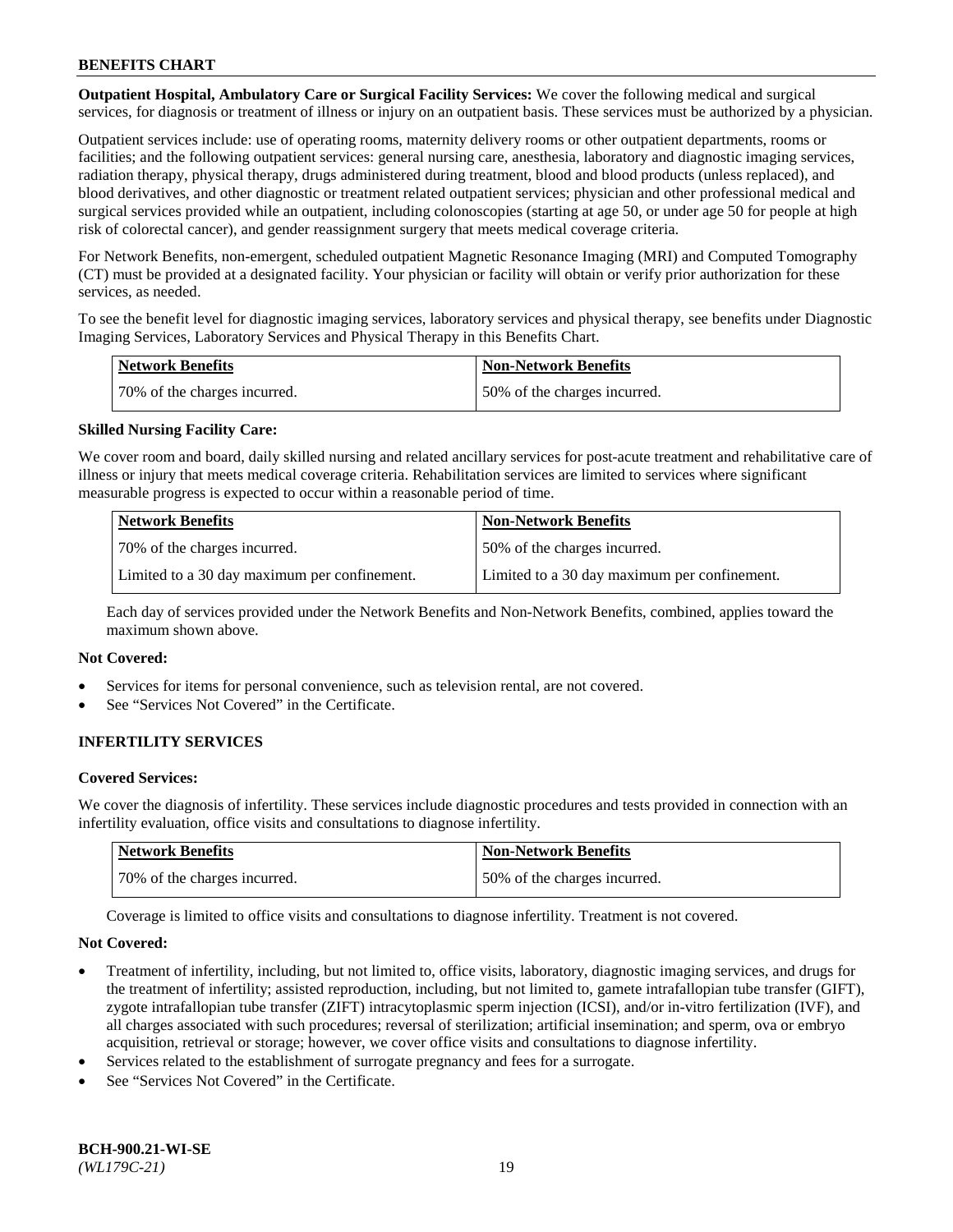## **LABORATORY SERVICES**

## **Covered Services:**

We cover laboratory tests when ordered by a provider and provided in a clinic or outpatient hospital facility. This includes blood tests to detect lead exposure in children between the ages of 6 months and 72 months.

To see the benefit level for inpatient hospital or skilled nursing facility services, see benefits under "Inpatient Hospital and Skilled Nursing Facility Services" in this Benefits Chart.

**Prostate-specific antigen (PSA) test coverage.** We cover prostate cancer screening for men 40 years of age or over who are symptomatic or in a high-risk category and for all men 50 years of age or older. Coverage includes a prostate-specific antigen blood test and a digital rectal examination.

| Network Benefits             | <b>Non-Network Benefits</b>  |
|------------------------------|------------------------------|
| 70% of the charges incurred. | 50% of the charges incurred. |

### **All other laboratory services**

## **Services for Illness or Injury**

| <b>Network Benefits</b>      | <b>Non-Network Benefits</b>  |
|------------------------------|------------------------------|
| 70% of the charges incurred. | 50% of the charges incurred. |

### **Preventive Services**

Laboratory services associated with preventive services are covered at the benefit level shown in the "Preventive Services" section of this Benefits Chart.

### **Not Covered:**

See "Services Not Covered" in the Certificate.

## **MASTECTOMY RECONSTRUCTION BENEFIT**

#### **Covered Services:**

We cover reconstruction of the breast on which the mastectomy has been performed; surgery and reconstruction of the other breast to produce symmetrical appearance, and prostheses and physical complications of all stages of mastectomy, including lymphedemas.

| <b>Network Benefits</b>                               | <b>Non-Network Benefits</b>                           |
|-------------------------------------------------------|-------------------------------------------------------|
| Coverage level is same as corresponding Network       | Coverage level is same as corresponding Non-Network   |
| Benefits, depending on type of service provided, such | Benefits, depending on type of service provided, such |
| as Office Visits for Illness or Injury, Inpatient or  | as Office Visits for Illness or Injury, Inpatient or  |
| Outpatient Hospital Services.                         | <b>Outpatient Hospital Services.</b>                  |

#### **Not Covered:**

See "Services Not Covered" in the Certificate.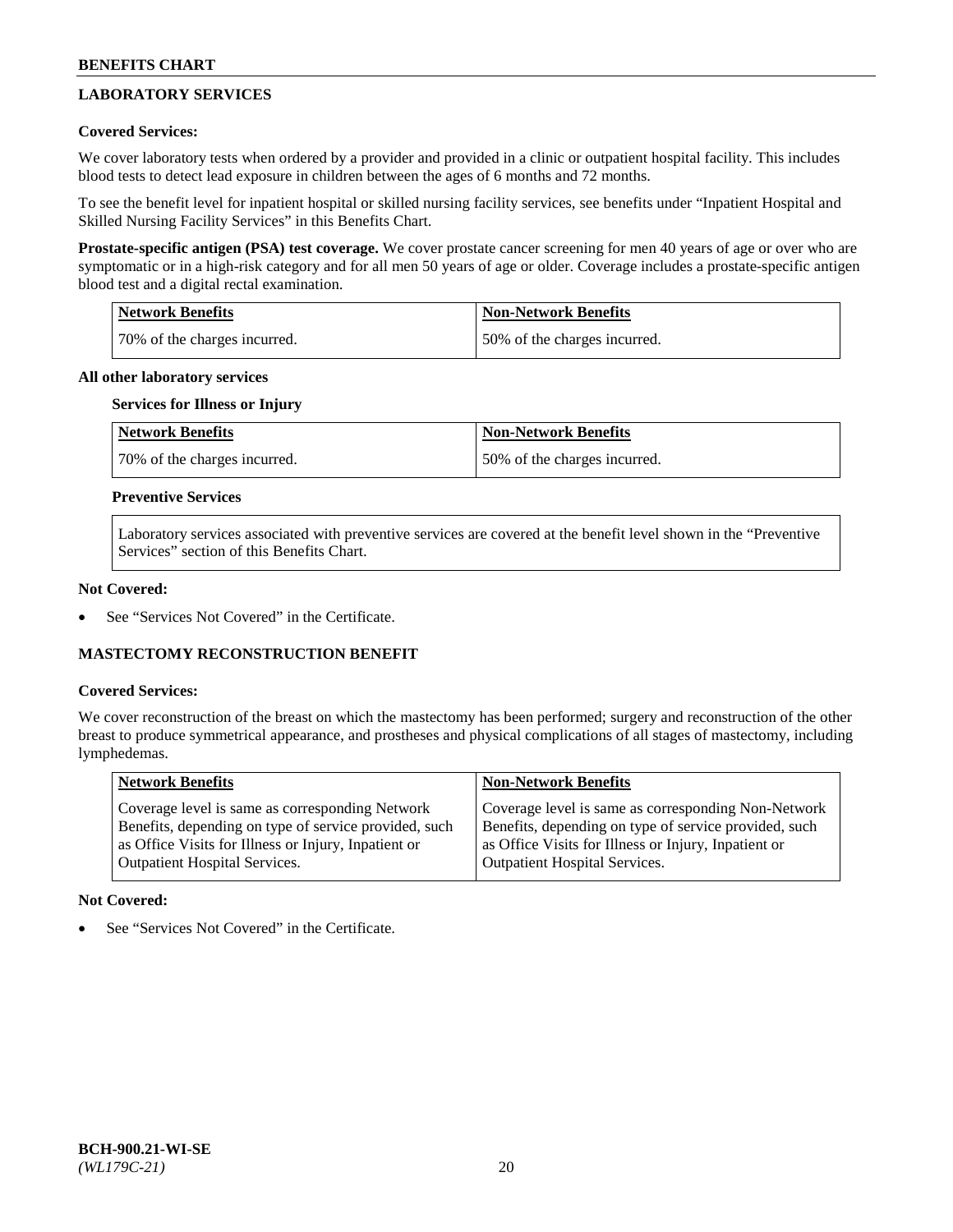## **MEDICATION THERAPY DISEASE MANAGEMENT PROGRAM**

### **Covered Services:**

If you meet our criteria for coverage, you may qualify for our Medication Therapy Disease Management Program.

The program covers consultations with a designated Network pharmacist.

Covered services are based on established medical policies, which are subject to periodic review and modification by the medical directors. These medical policies (medical coverage criteria) are available by calling Member Services, or logging on to your "*my*HealthPartners" account at [healthpartners.com.](http://www.healthpartners.com/)

| Network Benefits                                            | <b>Non-Network Benefits</b> |
|-------------------------------------------------------------|-----------------------------|
| 100% of the charges incurred.<br>Deductible does not apply. | No coverage.                |

### **Not Covered:**

See "Services Not Covered" in the Certificate.

## **OFFICE VISITS FOR ILLNESS OR INJURY**

### **Covered Services:**

We cover the following when medically necessary: professional medical and surgical services and related supplies, including biofeedback, of physicians and other health care providers; blood and blood products (unless replaced) and blood derivatives.

We cover diagnosis and treatment of illness or injury to the eyes. Where contact or eye glass lenses are prescribed as medically necessary for the post-operative treatment of cataracts or for the treatment of aphakia, or keratoconus, we cover the initial evaluation, lenses and fitting. Insureds must pay for lens replacement beyond the initial pair.

### **Office Visits**

| <b>Network Benefits</b>      | <b>Non-Network Benefits</b>  |
|------------------------------|------------------------------|
| 70% of the charges incurred. | 50% of the charges incurred. |

#### **Convenience Clinics**

| Network Benefits             | <b>Non-Network Benefits</b>  |
|------------------------------|------------------------------|
| 70% of the charges incurred. | 50% of the charges incurred. |

#### **Scheduled Telephone Visits**

| <b>Network Benefits</b>      | <b>Non-Network Benefits</b>  |
|------------------------------|------------------------------|
| 70% of the charges incurred. | 50% of the charges incurred. |

### **E-Visits**

#### **Access to Online Care through virtuwell a[t virtuwell.com](https://www.virtuwell.com/)**

| Network Benefits              | <b>Non-Network Benefits</b> |
|-------------------------------|-----------------------------|
| 100% of the charges incurred. | Not applicable.             |

## **All Other E-Visits**

| <b>Network Benefits</b>      | <b>Non-Network Benefits</b>  |
|------------------------------|------------------------------|
| 70% of the charges incurred. | 50% of the charges incurred. |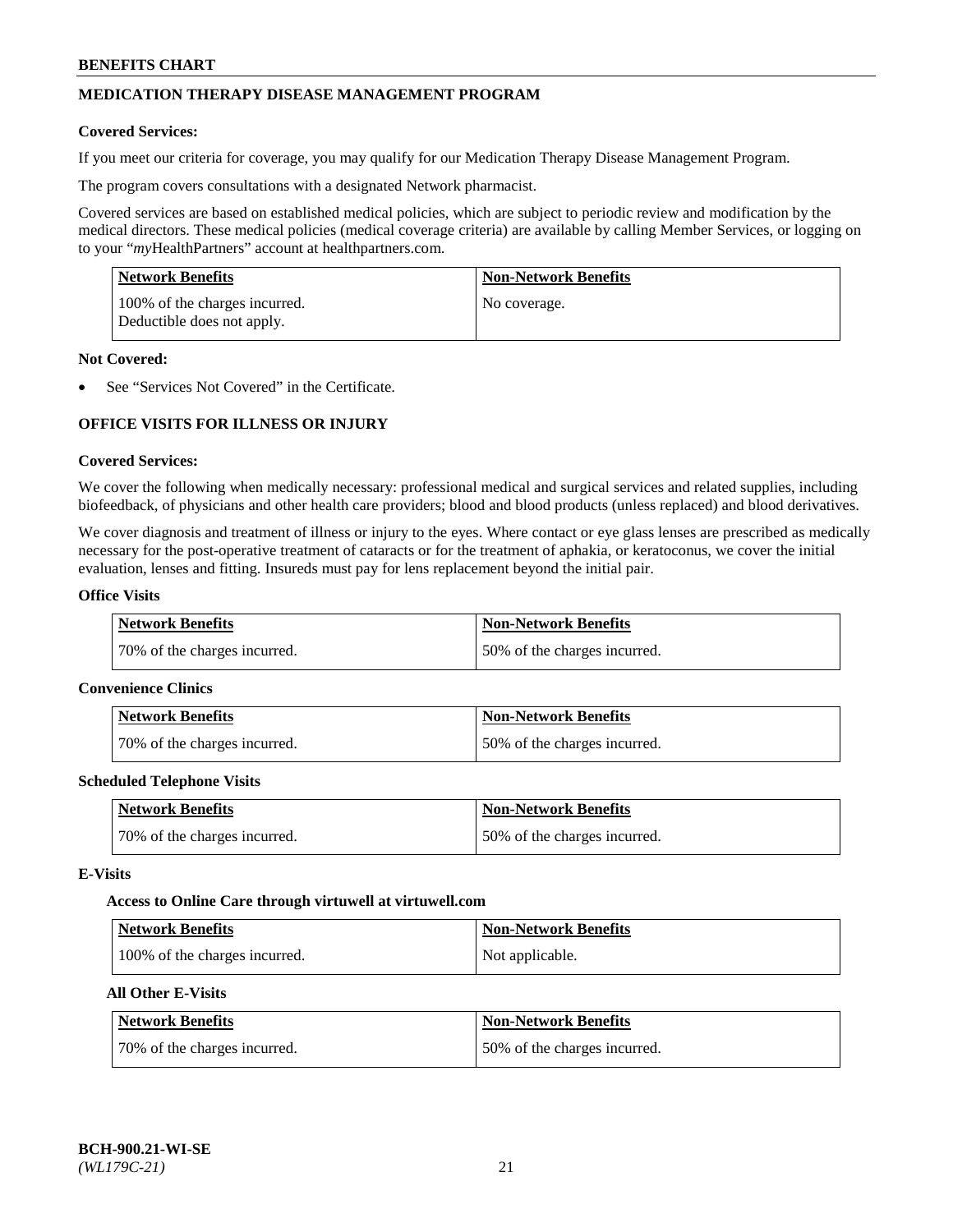## **Injections Administered in a Physician's Office, other than immunizations**

#### **Allergy Injections**

| <b>Network Benefits</b>      | <b>Non-Network Benefits</b>  |
|------------------------------|------------------------------|
| 70% of the charges incurred. | 50% of the charges incurred. |

## **All Other Injections**

| <b>Network Benefits</b>      | <b>Non-Network Benefits</b>  |
|------------------------------|------------------------------|
| 70% of the charges incurred. | 50% of the charges incurred. |

### **Not Covered:**

- Court ordered treatment, except as described in this Benefits Chart. Any resulting court ordered treatment for mental health services will be subject to the Certificate's requirement for medical necessity.
- See "Services Not Covered" in the Certificate.

## **PEDIATRIC EYEWEAR**

## **Covered Services:**

We cover pediatric eyewear for children under age 19, subject to our medical coverage criteria. Coverage under this provision will continue until the end of the month in which the child turns age 19. These medical policies (medical coverage criteria) are available by calling Member Services, or logging on to your "*my*HealthPartners" account a[t healthpartners.com.](https://www.healthpartners.com/hp/index.html)

| Network Benefits             | Non-Network Benefits |
|------------------------------|----------------------|
| 70% of the charges incurred. | No coverage.         |

Limited to one pair of eyeglasses (lenses and frames), or one pair of contact lenses per calendar year.

## **Not Covered:**

See "Services Not Covered" in the Certificate.

## **PHYSICAL THERAPY, OCCUPATIONAL THERAPY, SPEECH THERAPY AND OTHER SPECIFIED THERAPIES**

#### **Covered Services:**

We cover the following physical therapy, occupational therapy and speech therapy services:

- Medically necessary rehabilitative care to correct the effects of illness or injury.
- Habilitative care rendered for congenital, developmental or medical conditions which have significantly limited the successful initiation of normal speech and normal motor development.

Massage therapy which is performed in conjunction with other treatment/modalities by a physical or occupational therapist is part of a prescribed treatment plan and is not billed separately is covered.

We cover services provided in a clinic. To see the benefit level for inpatient hospital or skilled nursing facility services, see benefits under "Inpatient Hospital and Skilled Nursing Facility Services".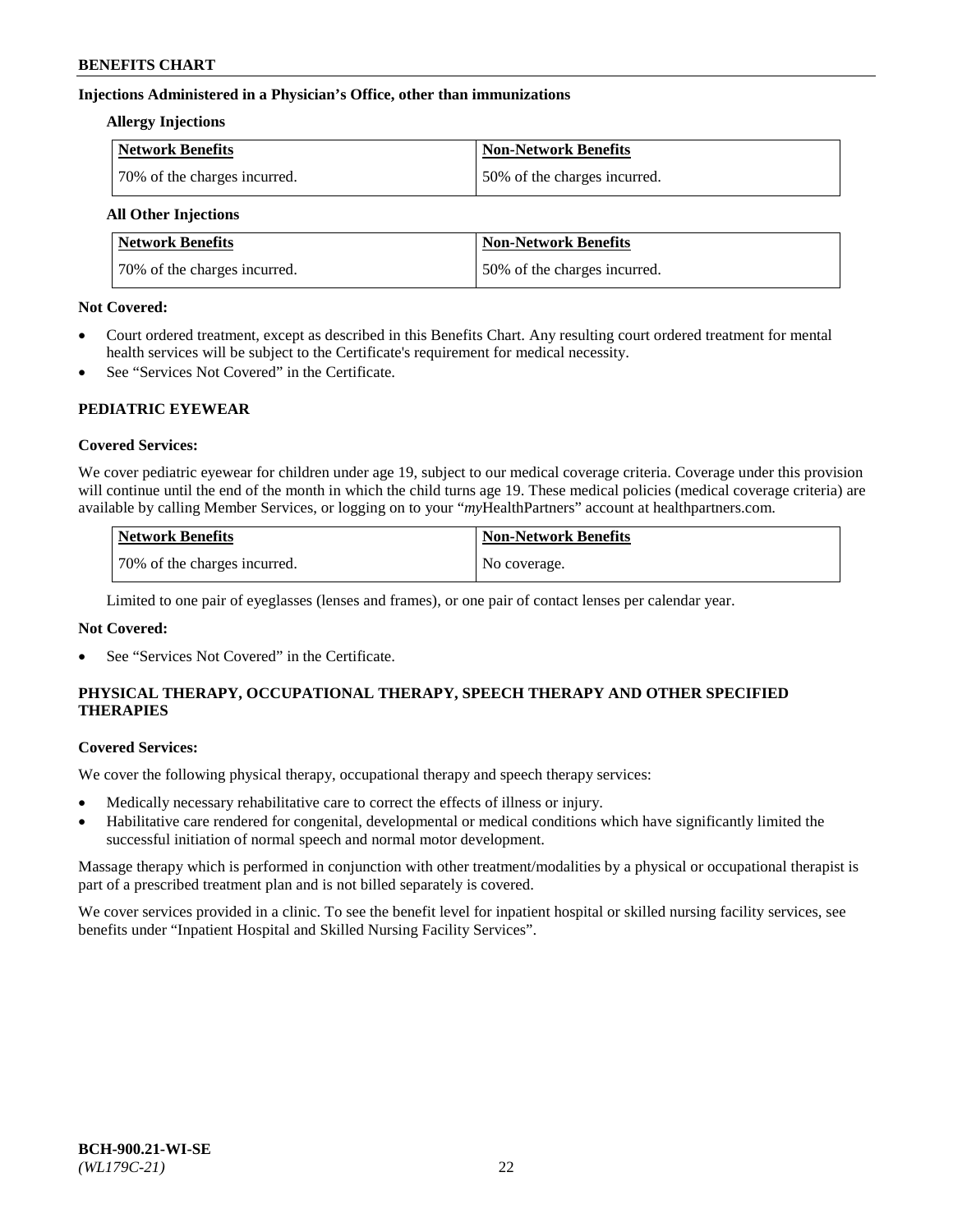## **Rehabilitative Care**

| <b>Network Benefits</b>                                                                       | <b>Non-Network Benefits</b>                                                                   |
|-----------------------------------------------------------------------------------------------|-----------------------------------------------------------------------------------------------|
| 70% of the charges incurred.                                                                  | 150% of the charges incurred.                                                                 |
| Physical, Occupational and Speech Therapy are<br>limited to 20 visits each per calendar year. | Physical, Occupational and Speech Therapy are<br>limited to 20 visits each per calendar year. |

In addition to the services provided above, we cover a minimum of:

- 20 visits per calendar year for pulmonary rehabilitation therapy.
- 36 visits per calendar year for cardiac rehabilitation therapy.
- 30 visits per calendar year for post-cochlear implant aural therapy.
- 20 visits per calendar year for cognitive rehabilitation therapy.

The maximum number of visits is combined for Network Benefits and Non-Network Benefits.

## **Habilitative Services**

| <b>Network Benefits</b>                                                                       | <b>Non-Network Benefits</b>                                                                   |
|-----------------------------------------------------------------------------------------------|-----------------------------------------------------------------------------------------------|
| 70% of the charges incurred.                                                                  | 50% of the charges incurred.                                                                  |
| Physical, Occupational and Speech Therapy are<br>limited to 20 visits each per calendar year. | Physical, Occupational and Speech Therapy are<br>limited to 20 visits each per calendar year. |

The maximum number of visits is combined for Network Benefits and Non-Network Benefits.

## **Not Covered:**

- Massage therapy for the purpose of comfort or convenience of the Insured.
- See "Services Not Covered" in the Certificate.

## **PRESCRIPTION DRUG SERVICES**

## **Covered Services:**

We cover prescription drugs and medications that can be self-administered or are administered in a physician's office.

We will refill a prescription for eye drops covered under this Benefits Chart if the Insured requests a refill and the original prescription specified that additional quantities would be needed, providing the refill request does not exceed the quantities needed, and the following conditions are met:

- If the Insured requests a 30-day refill supply, the request must be made between 22 and 30 days of the later of (a) the original date that the prescription was distributed to the insured or (b) the date that the most recent refill was distributed to the Insured; or
- If the Insured requests a 90-day refill supply, the request must be made between 67 and 90 days of the later of (a) the original date that the prescription was distributed to the insured or (b) the date that the most recent refill was distributed to the Insured.

## **For Network Benefits, drugs and medications must be obtained at a Network pharmacy.**

# **For Non-Network Benefits, drugs and medications must be part of the formulary.**

# **Outpatient Drugs (except as specified below)**

| <b>Network Benefits</b>                                                                                                                                                                                               | <b>Non-Network Benefits</b>  |
|-----------------------------------------------------------------------------------------------------------------------------------------------------------------------------------------------------------------------|------------------------------|
| Formulary drugs are covered at 70% of the charges<br>incurred.                                                                                                                                                        | 50% of the charges incurred. |
| Formulary insulin is considered preventive and is not<br>subject to your deductible. In no event will your cost for<br>a formulary insulin drug exceed \$25.<br>Non-formulary drugs are covered at 50% of the charges |                              |
| incurred.                                                                                                                                                                                                             |                              |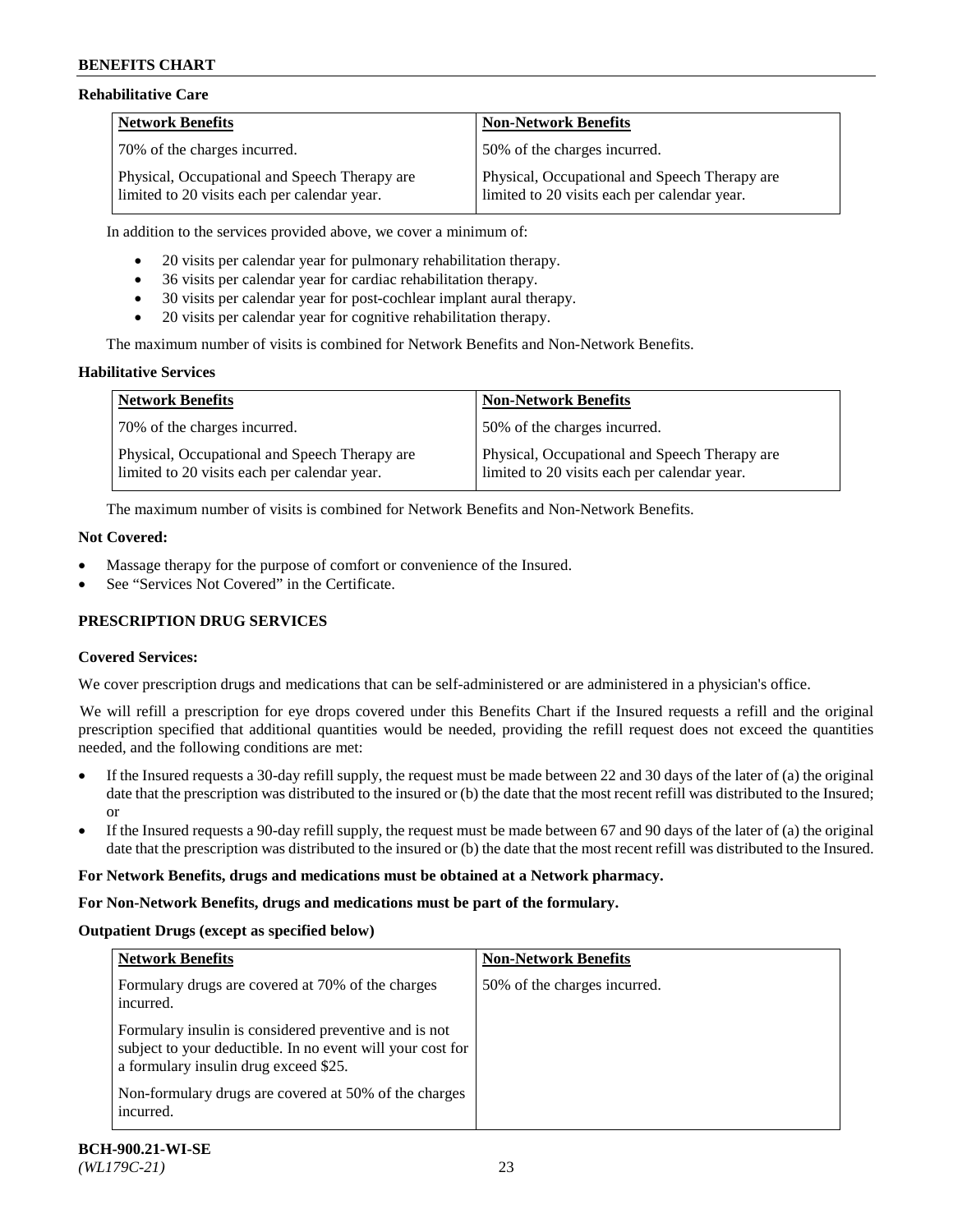**Oral chemotherapy drugs** are included on the Specialty Drug List. However, you pay the applicable outpatient drug benefit. As required by Wisconsin law, you will not pay higher cost sharing (deductible, copayment or coinsurance) for orally administered chemotherapy drugs than you pay for injected or intravenously administered chemotherapy drugs.

### **Mail Order Drugs**

| <b>Network Benefits</b>                                                                                                                                                       | <b>Non-Network Benefits</b>           |
|-------------------------------------------------------------------------------------------------------------------------------------------------------------------------------|---------------------------------------|
| For your convenience, you may also get up to a 93-day<br>supply of outpatient prescription drugs that can be self-<br>administered through the designated mail order service. | See Network Mail Order Drugs Benefit. |
| New prescriptions to treat certain chronic conditions<br>and trial drugs will be limited to quantity limits<br>described at the end of this section.                          |                                       |
| Specialty Drugs are not available through the mail order<br>service.                                                                                                          |                                       |

### **Tobacco Cessation Drugs are covered for all FDA approved tobacco cessation drugs**

| Network Benefits                                            | Non-Network Benefits         |
|-------------------------------------------------------------|------------------------------|
| 100% of the charges incurred.<br>Deductible does not apply. | 50% of the charges incurred. |

### **Contraceptive Drugs**

| <b>Network Benefits</b>                                                                                                                                         | <b>Non-Network Benefits</b>  |
|-----------------------------------------------------------------------------------------------------------------------------------------------------------------|------------------------------|
| 100% of the charges incurred for formulary drugs.<br>Deductible does not apply.                                                                                 | 50% of the charges incurred. |
| If a physician requests that a non-formulary<br>contraceptive drug be dispensed as written, the drug<br>will be covered at 100%, not subject to the deductible. |                              |

## **Specialty Drugs that are Self-Administered**

| <b>Network Benefits</b>                                                                                              | <b>Non-Network Benefits</b> |
|----------------------------------------------------------------------------------------------------------------------|-----------------------------|
| 70% of the charges incurred.                                                                                         | No coverage.                |
| Specialty Drugs are limited to drugs on the Specialty<br>Drug List and must be obtained from a designated<br>vendor. |                             |

**Oral chemotherapy drugs** are included on the Specialty Drug List. However, you pay the applicable outpatient drug benefit. As required by Wisconsin law, you will not pay higher cost sharing (deductible, copayment or coinsurance) for orally administered chemotherapy drugs than you pay for injected or intravenously administered chemotherapy drugs.

#### **Limitations:**

- Certain drugs may require prior authorization as indicated on the formulary. HealthPartners may require prior authorization for the drug and also the site where the drug will be provided. Certain drugs are subject to our utilization review process and quantity limits.
- Certain non-formulary drugs require prior authorization. In addition, certain drugs may be subject to any quantity limits applied as part of our trial program.
- If an Insured requests a brand name drug when there is a generic equivalent, the brand name drug will be covered up to the charge that would apply to the generic drug, minus any required copayment. If a physician requests that a brand name drug be dispensed as written, and we determine the brand name drug is medically necessary, the drug will be paid at the nonformulary benefit..
- We may require insureds to try over-the-counter (OTC) drug alternatives before approving more costly formulary prescription drugs.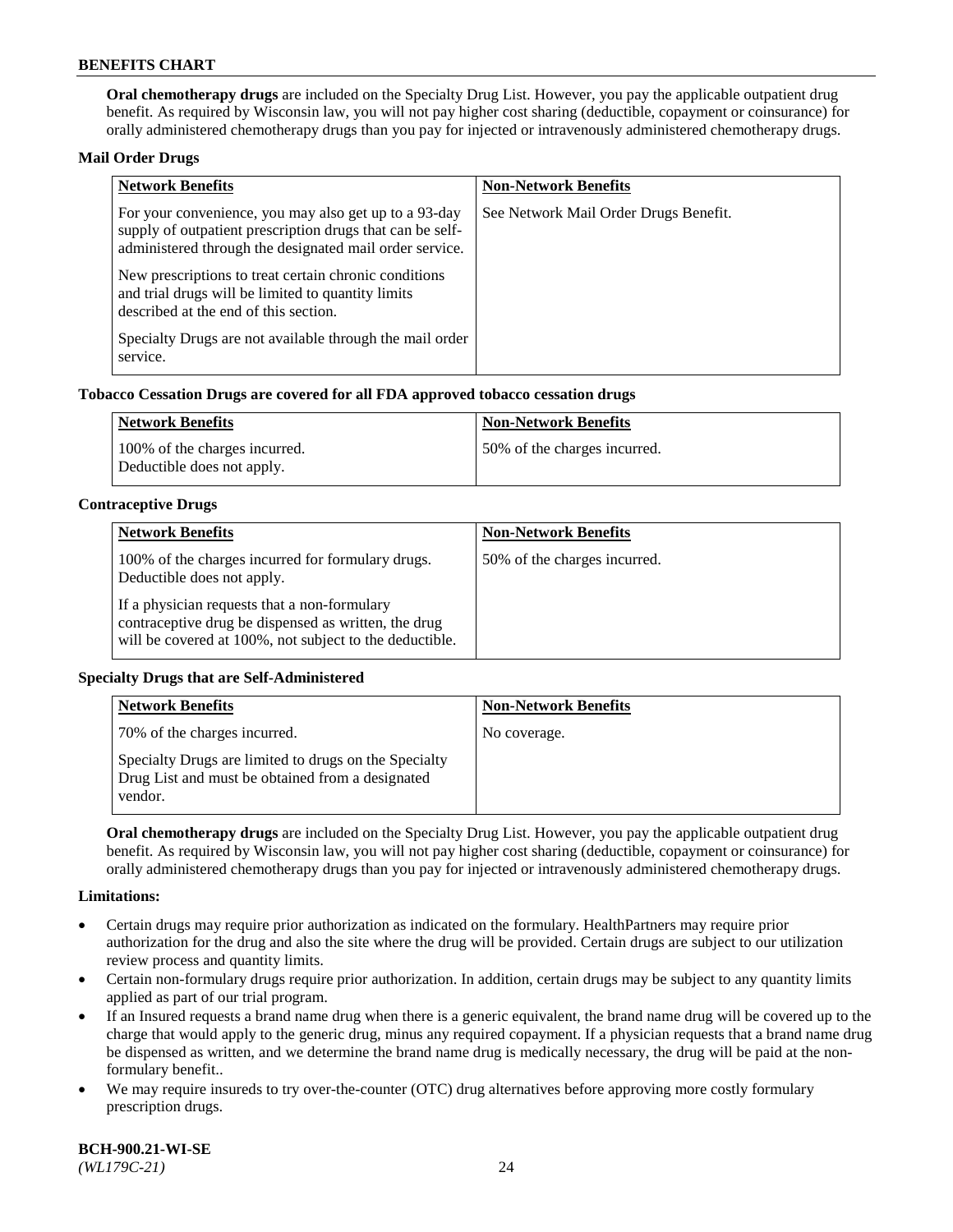- Unless otherwise specified in the Prescription Drug Services section, you may receive up to a 31-day supply per prescription.
- A 93-day supply will be covered and dispensed only at pharmacies that participate in our extended day supply program.
- New prescriptions to treat certain chronic conditions are limited to a 31-day supply.
- No more than a 31-day supply of specialty drugs will be covered and dispensed at a time unless it's a manufacturer supplied drug that cannot be split that supplies the member with more than a 31-day supply.
- If a copayment is required, you must pay one copayment for each 31-day supply, or portion thereof. **Not Covered:**
- Replacement of prescription drugs, medications, equipment and supplies due to loss, damage or theft.
- Nonprescription (over-the-counter) drugs or medications, including, but not limited to, vitamins, supplements, homeopathic remedies, and non-FDA approved drugs, unless listed on the formulary and prescribed by a physician or legally authorized health care provider under applicable state and federal law. This exclusion does not include over-thecounter contraceptives for women as allowed under the Affordable Care Act when the Insured obtains a prescription for the item. In addition, if the Insured obtains a prescription, this exclusion does not include aspirin to prevent cardiovascular disease for men and women of certain ages; folic acid supplements for women who may become pregnant; fluoride chemoprevention supplements for children without fluoride in their water source; and iron supplements for children age 6-12 who are at risk for anemia.
- All drugs for the treatment of sexual dysfunction.
- All drugs for the treatment of growth deficiency.
- All drugs for the treatment of infertility.
- Medical cannabis.
- Drugs on the Excluded Drug List. The Excluded Drug List includes select drugs within a therapy class that are not eligible for coverage. This includes drugs that may be excluded for certain indications. The Excluded Drug List is available at [healthpartners.com.](http://www.healthpartners.com/)
- Drugs that are newly approved by the FDA until they are reviewed and approved by HealthPartners Pharmacy and Therapeutics Committee.
- Medical devices approved by the FDA will not be covered under the Prescription Drug Services section unless they are on our formulary. Covered medical devices are generally submitted and reimbursed under your medical benefits.
- See "Services Not Covered" in the Certificate.

## **PREVENTIVE SERVICES**

#### **Applicable Definitions:**

**Routine Preventive Services** are routine health care services that include screenings, check-ups and counseling to prevent illness, disease or other health problems before symptoms occur.

**Diagnostic Services** are services to help a provider understand your symptoms, diagnose illness and decide what treatment may be needed. They may be the same services that are listed as preventive services, but they are being used as diagnostic services. Your provider will determine if these services are preventive or diagnostic. These services are not preventive if received as part of a visit to diagnose, manage or maintain an acute or chronic medical condition, illness or injury. When that occurs, unless otherwise indicated below, standard deductibles, copayments or coinsurance apply.

#### **Covered Services:**

We cover preventive services that meet any of the requirements under the Affordable Care Act (ACA) shown in the bulleted items below. These preventive services are covered at 100% under the Network Benefits with no deductible, copayments or coinsurance. (If a preventive service is not required by the ACA and it is covered at a lower benefit level, it will be specified below.) Preventive benefits mandated under the ACA are subject to periodic review and modification. Changes would be effective in accordance with the federal rules. Preventive services mandated by the ACA include:

- Evidence-based items or services that have in effect a rating of A or B in the current recommendations of the United States Preventive Services Task Force with respect to the individual;
- Immunizations for routine use in children, adolescents, and adults that have in effect a recommendation from the Advisory Committee on Immunization Practices of the Centers for Disease Control and Prevention with respect to the individual;
- With respect to infants, children, and adolescents, evidence-informed preventive care and screenings provided for in comprehensive guidelines supported by the Health Resources and Services Administration; and
- With respect to women, preventive care and screenings provided for in comprehensive guidelines supported by the Health Resources and Services Administration.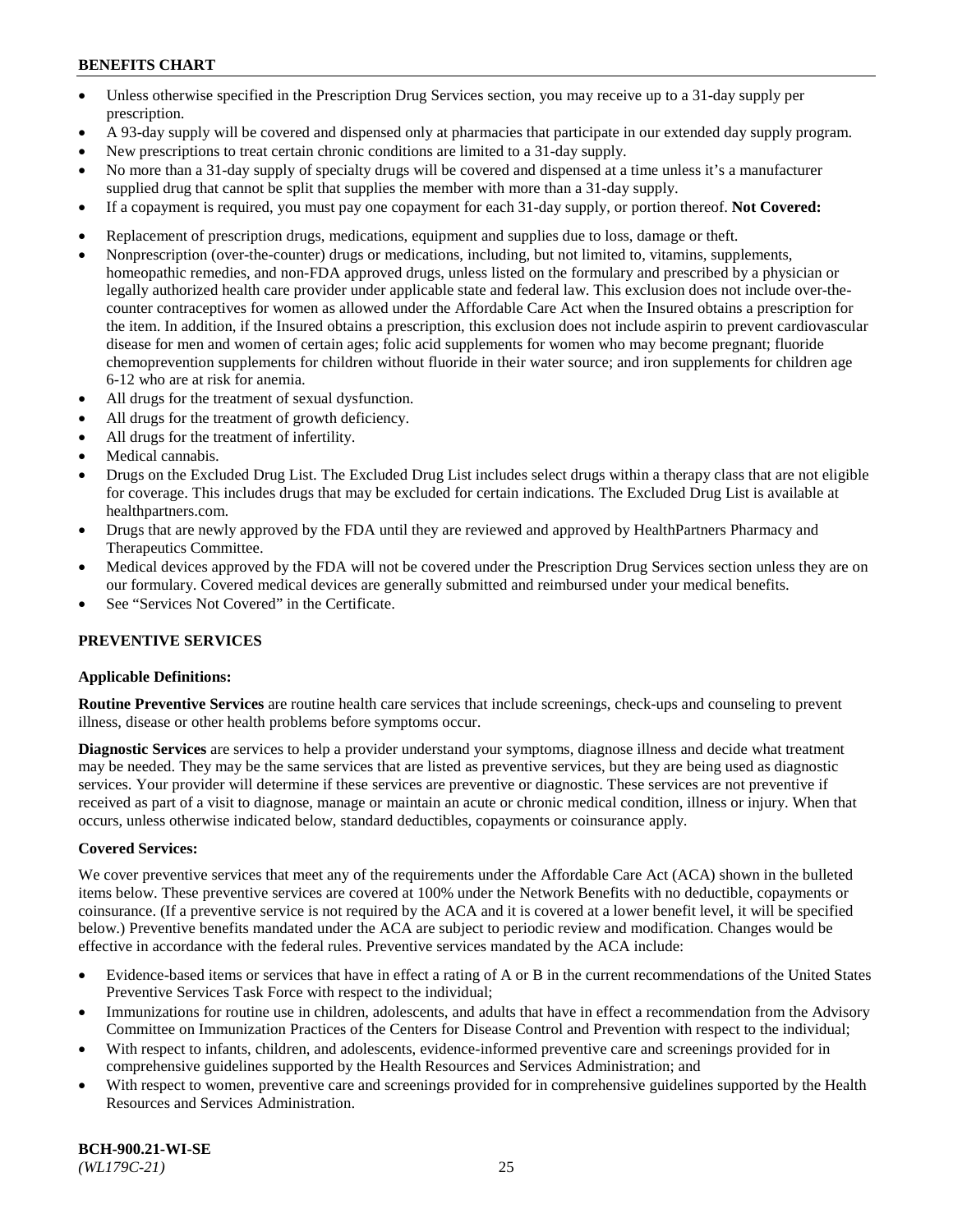Covered services are based on established medical policies, which are subject to periodic review and modification by the medical or dental directors. These medical policies (medical coverage criteria) are available by calling Member Services, or logging on to your "*my*HealthPartners" account at [healthpartners.com.](https://www.healthpartners.com/hp/index.html)

### **ACA and state mandated preventive services are covered as follows:**

**Routine Health Exams and Periodic Health Assessments.** A physician or health care provider will counsel you as to how often health assessments are needed based on age, sex and health status. This includes screening and counseling for tobacco cessation and all FDA approved tobacco cessation medications including over-the-counter drugs (as shown in the Prescription Drug Services section).

| <b>Network Benefits</b>                                     | <b>Non-Network Benefits</b>  |
|-------------------------------------------------------------|------------------------------|
| 100% of the charges incurred.<br>Deductible does not apply. | 50% of the charges incurred. |

**Child Health Supervision Services.** This includes pediatric preventive services such as newborn screenings, appropriate immunizations, developmental assessments and laboratory services appropriate to the age of the child from birth to 72 months and appropriate immunizations to age 18.

| Network Benefits                                            | Non-Network Benefits         |
|-------------------------------------------------------------|------------------------------|
| 100% of the charges incurred.<br>Deductible does not apply. | 50% of the charges incurred. |

### **Routine Prenatal Care and Exams**

| <b>Network Benefits</b>                                     | <b>Non-Network Benefits</b>  |
|-------------------------------------------------------------|------------------------------|
| 100% of the charges incurred.<br>Deductible does not apply. | 50% of the charges incurred. |

**Routine Postnatal Care.** This includes health exams, assessments, education and counseling relating to the period immediately after childbirth.

| <b>Network Benefits</b>                                     | <b>Non-Network Benefits</b>  |
|-------------------------------------------------------------|------------------------------|
| 100% of the charges incurred.<br>Deductible does not apply. | 50% of the charges incurred. |

**Routine Screening Procedures for Cancer.** This includes colorectal screening starting at age 50 and under age 50 for people at high risk of colorectal cancer. This also includes cancer screenings recommended by the USPSTF with an A or B rating. Women's preventive health services below describe additional routine screening procedures for cancer.

| Network Benefits                                            | <b>Non-Network Benefits</b>  |
|-------------------------------------------------------------|------------------------------|
| 100% of the charges incurred.<br>Deductible does not apply. | 50% of the charges incurred. |

**Professional Voluntary Family Planning Services.** This includes services to prevent or delay a pregnancy, including counseling and education. Services must be provided by a licensed provider.

| <b>Network Benefits</b>                                     | <b>Non-Network Benefits</b>   |
|-------------------------------------------------------------|-------------------------------|
| 100% of the charges incurred.<br>Deductible does not apply. | 150% of the charges incurred. |

### **Adult Immunizations**

| Network Benefits                                            | <b>Non-Network Benefits</b>  |
|-------------------------------------------------------------|------------------------------|
| 100% of the charges incurred.<br>Deductible does not apply. | 50% of the charges incurred. |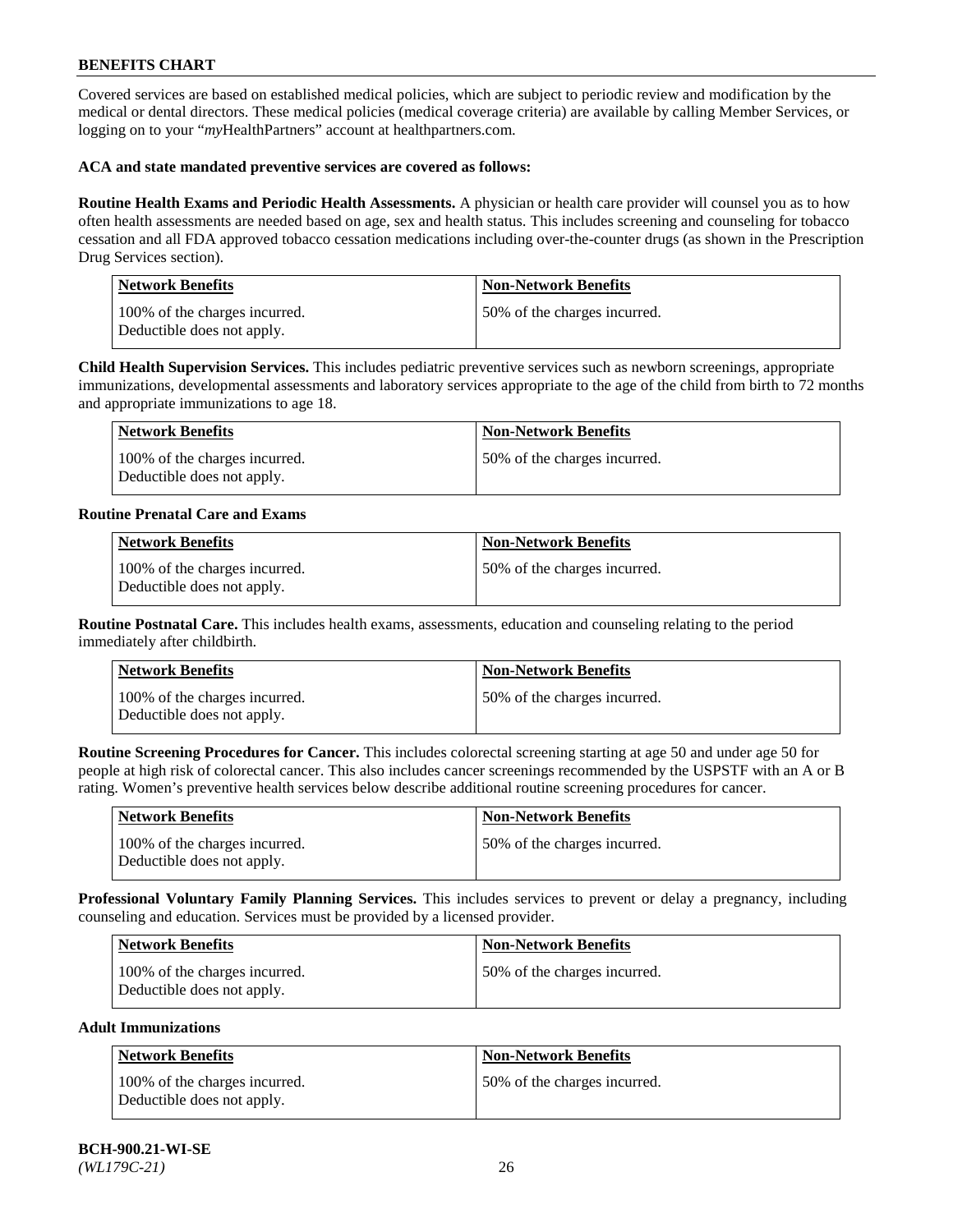**Women's Preventive Health Services.** This includes mammograms, screenings for cervical cancer (pap smears), breast pumps, human papillomavirus (HPV) testing, counseling for sexually transmitted infections, counseling and screening for human immunodeficiency virus (HIV), and all FDA approved contraceptive methods as prescribed by a doctor, sterilization procedures, education and counseling (see the Prescription Drug Services section for coverage of oral contraceptive drugs). We also provide genetic screening for BRCA if someone in your family has the gene or you have a diagnosis of cancer.

The U.S. Preventive Services Task Force (USPSTF) recommends screening mammography, with or without clinical breast examination (CBE), every 1-2 years for women aged 40 and older. For women age 50 and older, we cover an annual mammogram.

| Network Benefits                                            | <b>Non-Network Benefits</b>  |
|-------------------------------------------------------------|------------------------------|
| 100% of the charges incurred.<br>Deductible does not apply. | 50% of the charges incurred. |

**Obesity Screening and Management.** We cover obesity screening and counseling for all ages during a routine preventive care exam. If you are age 18 or older and have a body mass index of 30 or more, we also cover intensive obesity management to help you lose weight. Your primary care doctor can coordinate these services.

| Network Benefits                                            | <b>Non-Network Benefits</b>  |
|-------------------------------------------------------------|------------------------------|
| 100% of the charges incurred.<br>Deductible does not apply. | 50% of the charges incurred. |

**Preventive Medications.** We cover preventive medications currently recommended by USPSTF with an A or B rating if they are prescribed by your medical provider and they are listed on our formulary. Preventive medications are subject to periodic review and modification. Changes would be effective in accordance with the federal rules and reflected in our current medical coverage criteria for preventive care services.

| <b>Network Benefits</b>                                     | <b>Non-Network Benefits</b>  |
|-------------------------------------------------------------|------------------------------|
| 100% of the charges incurred.<br>Deductible does not apply. | 50% of the charges incurred. |

**In addition to any ACA or state mandated preventive services referenced above, we cover the following eligible services:**

## **Routine Eye and Hearing Exams**

| <b>Network Benefits</b>                                     | <b>Non-Network Benefits</b>  |
|-------------------------------------------------------------|------------------------------|
| 100% of the charges incurred.<br>Deductible does not apply. | 50% of the charges incurred. |

**Ovarian Cancer Surveillance Test for Women who are at Risk.** "At risk for ovarian cancer" means (1) having a family history that includes any of the following: one or more first-degree or second-degree relatives with ovarian cancer, clusters of female relatives with breast cancer or nonpolyposis colorectal cancer; or (2) testing positive for BRCA1 or BRCA2 mutations. "Surveillance test for ovarian cancer" means annual screening using CA-125 serum tumor marker testing, transvaginal ultrasound, pelvic examination or other proven ovarian screening tests currently being evaluated by the federal Food and Drug Administration or by the National Cancer Institute.

| <b>Network Benefits</b>                               | <b>Non-Network Benefits</b>                           |
|-------------------------------------------------------|-------------------------------------------------------|
| Coverage level is same as corresponding Network       | Coverage level is same as corresponding Non-Network   |
| Benefits, depending on type of service provided, such | Benefits, depending on type of service provided, such |
| as Diagnostic Imaging Services, Laboratory Services   | as Diagnostic Imaging Services, Laboratory Services   |
| or Office Visits for Illness or Injury, or Preventive | or Office Visits for Illness or Injury, or Preventive |
| Services.                                             | Services.                                             |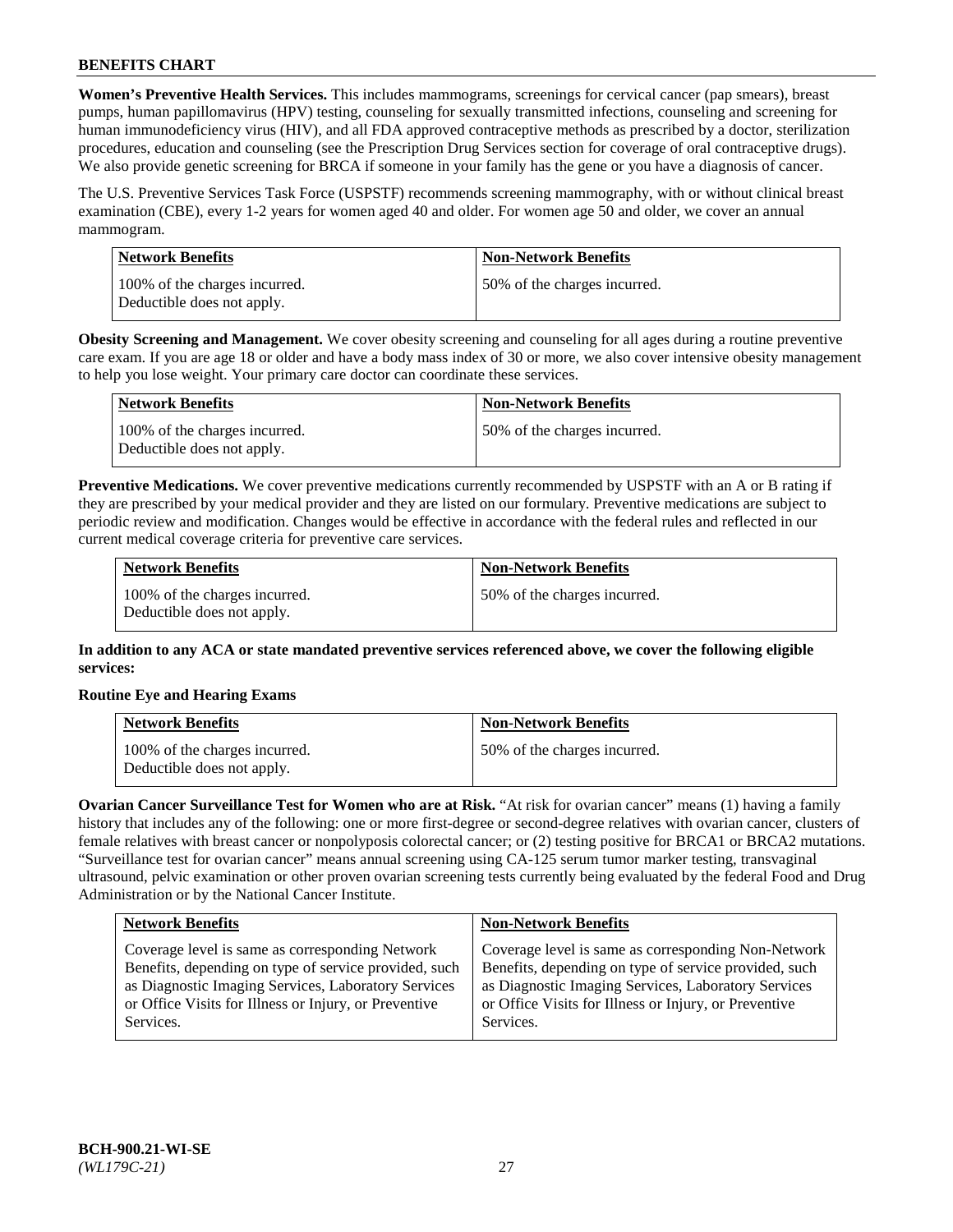### **Limitations:**

• Services are not preventive if received as part of a visit to diagnose, manage or maintain an acute or chronic medical condition, illness or injury. When that occurs, unless otherwise indicated above, standard deductibles, copayments or coinsurance apply.

### **Not Covered:**

See "Services Not Covered" in the Certificate.

## **TRANSPLANT SERVICES**

### **Applicable Definitions:**

**Autologous.** This is when the source of cells is from the individual's own marrow or stem cells.

**Allogeneic.** This is when the source of cells is from a related or unrelated donor's marrow or stem cells.

**Allogeneic Bone Marrow Transplant.** This is when the bone marrow is harvested from the related or unrelated donor and stored. The patient undergoes treatment which includes tumor ablation with high-dose chemotherapy and/or radiation. The bone marrow is reinfused (transplanted).

**Autologous Bone Marrow Transplant.** This is when the bone marrow is harvested from the individual and stored. The patient undergoes treatment which includes tumor ablation with high-dose chemotherapy and/or radiation. The bone marrow is reinfused (transplanted).

**Autologous/Allogeneic Stem Cell Support.** This is a treatment process that includes stem cell harvest from either bone marrow or peripheral blood, tumor ablation with high-dose chemotherapy and/or radiation, stem cell reinfusion, and related care. Autologous/allogeneic bone marrow transplantation and high dose chemotherapy with peripheral stem cell rescue/support are considered to be autologous/allogeneic stem cell support.

**Designated Transplant Center.** This is any health care provider, group or association of health care providers designated by us to provide services, supplies or drugs for specified transplants for our Insureds.

**Transplant Services.** This is transplantation (including retransplants) of the human organs or tissue listed below, including all related post-surgical treatment, follow-up care and drugs and multiple transplants for a related cause. Transplant services do not include other organ or tissue transplants or surgical implantation of mechanical devices functioning as a human organ, except surgical implantation of an FDA approved Ventricular Assist Device (VAD) or total artificial heart, functioning as a temporary bridge to heart transplantation.

Prior authorization is required prior to consultation to support coordination of care and benefits.

## **Covered Services:**

We cover eligible transplant services (as defined above) while you are covered under the Certificate. Transplants that will be considered for coverage are limited to the following:

- Kidney transplants for end-stage disease.
- Cornea transplants for end-stage disease.
- Heart transplants for end-stage disease.
- Lung transplants or heart/lung transplants for: (1) primary pulmonary hypertension; (2) Eisenmenger's syndrome; (3) endstage pulmonary fibrosis; (4) alpha 1 antitrypsin disease; (5) cystic fibrosis; and (6) emphysema.
- Liver transplants for: (1) biliary atresia in children; (2) primary biliary cirrhosis; (3) post-acute viral infection (including hepatitis A, hepatitis B antigen e negative and hepatitis C) causing acute atrophy or post-necrotic cirrhosis; (4) primary sclerosing cholangitis; (5) alcoholic cirrhosis; and (6) hepatocellular carcinoma.
- Allogeneic bone marrow transplants or peripheral stem cell support associated with high dose chemotherapy for: (1) acute myelogenous leukemia; (2) acute lymphocytic leukemia; (3) chronic myelogenous leukemia; (4) severe combined immunodeficiency disease; (5) Wiskott-Aldrich syndrome; (6) aplastic anemia; (7) sickle cell anemia; (8) non-relapsed or relapsed non-Hodgkin's lymphoma; (9) multiple myeloma; and (10) testicular cancer.
- Autologous bone marrow transplants or peripheral stem cell support associated with high-dose chemotherapy for: (1) acute leukemias; (2) non-Hodgkin's lymphoma; (3) Hodgkin's disease; (4) Burkitt's lymphoma; (5) neuroblastoma; (6) multiple myeloma; (7) chronic myelogenous leukemia; and (8) non-relapsed non-Hodgkin's lymphoma.
- Pancreas transplants for simultaneous pancreas-kidney transplants for diabetes, pancreas after kidney, living related segmental simultaneous pancreas kidney transplantation and pancreas transplant alone.